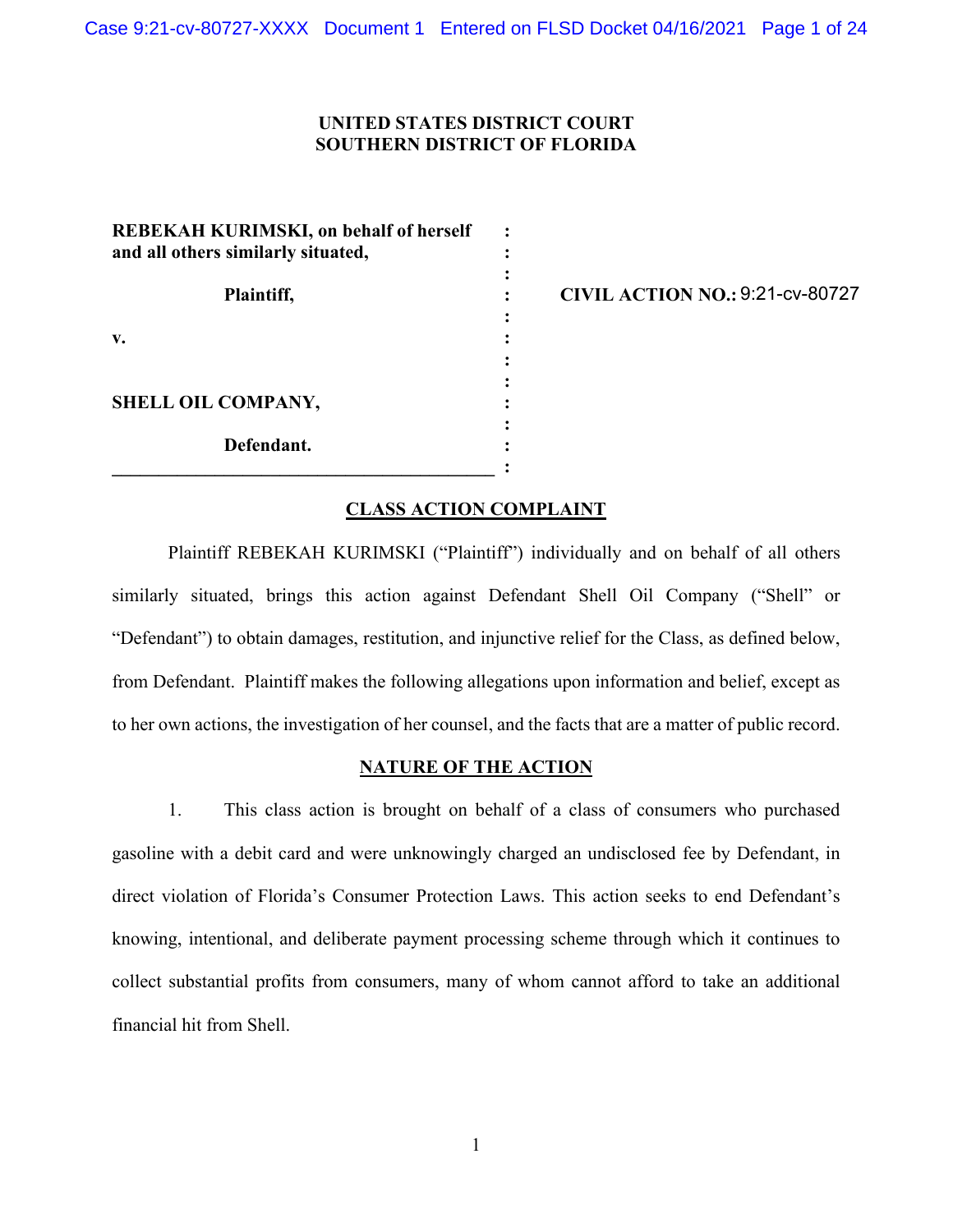2. Shell gasoline is sold to consumers through its network of wholly owned, franchised, leased, and branded dealers across the country and the state of Florida.

3. Defendant sells its products through a network of Shell-branded gasoline stations in the United States, in addition to offering marketing services and business support to its independently operated, licensed, and/or franchised Shell stations.

4. Defendant collects royalties from its licensees and/or franchisees and therefore has a direct stake in the success of its Shell-branded dealers.

5. To drive sales and increase their own revenue, Defendant has engaged in a deceptive pricing scheme which misleads consumers into believing they will be charged a lower price for gasoline purchases made with debit cards, when in reality consumers are charged a higher "credit" price for these transactions.

6. By this action, Plaintiff seeks damages on behalf of the Class as defined herein arising from Shell's false, deceptive, and unlawful advertising scheme, as well as injunctive and equitable relief to end Shell's scheme.

### **PARTIES**

7. Plaintiff is a resident and citizen of Delray Beach, Palm Beach County, Florida.

8. Defendant, Shell Oil Company is a Delaware corporation with its principal place of business in Houston, Texas. Shell Oil is the United States based subsidiary of Royal Dutch Shell, and is a natural gas producer, natural gas marketer, gasoline marketer, and petrochemical manufacturer.

### **JURISDICTION AND VENUE**

9. This Court has subject matter jurisdiction over this action pursuant to 28 U.S.C. § 1332(d)(2)(A), as modified by the Class Action Fairness Act of 2005, because at least one member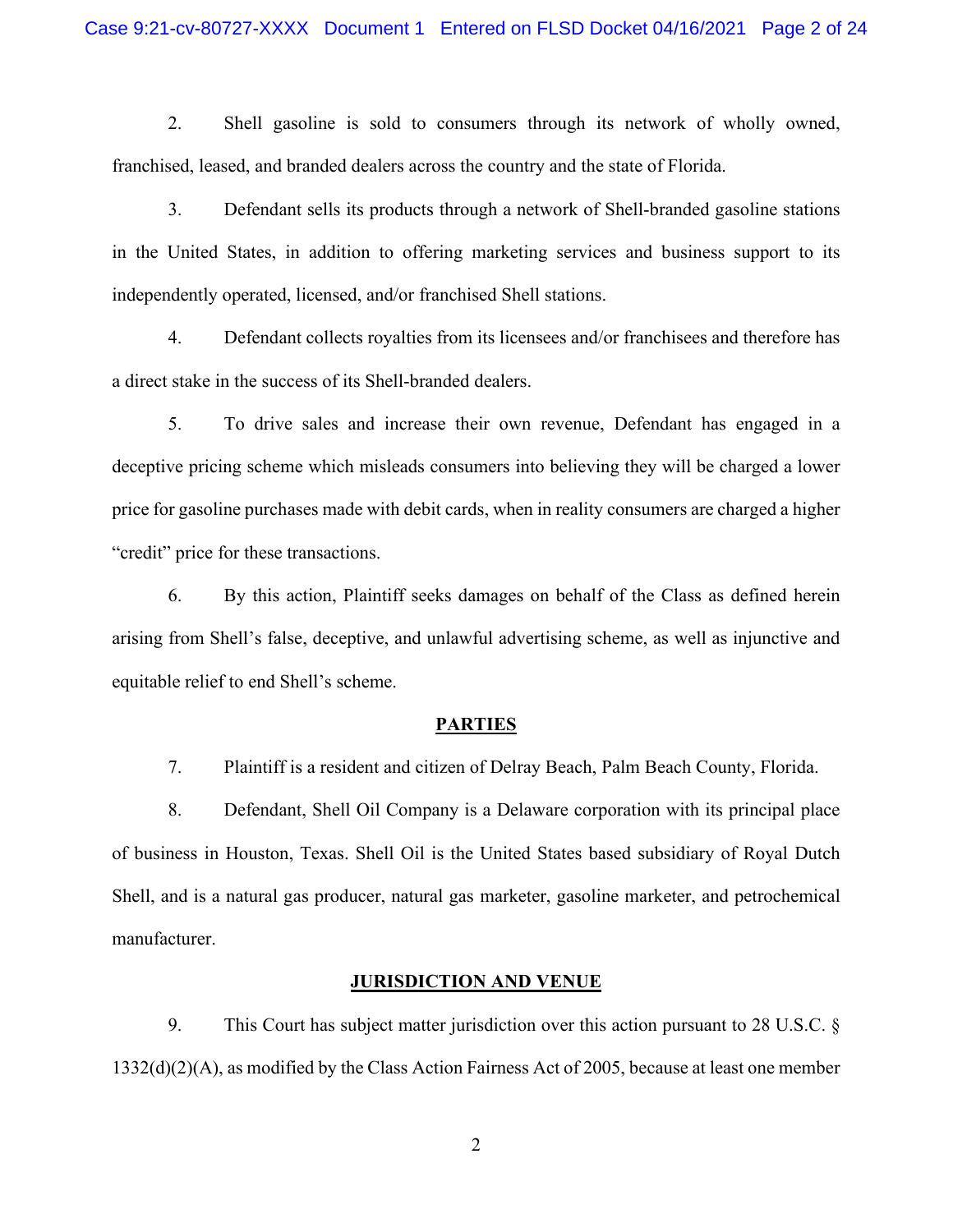of the Class, as defined below, is a citizen of a different state than Defendant, there are more than 100 members of the Class, and the aggregate amount in controversy exceeds \$5,000,000 exclusive of interest and costs.

10. This Court has personal jurisdiction over this action because Defendant ha sufficient minimum contacts with this District and has purposefully availed itself of the privilege of doing business in this District such that it could reasonably foresee litigation being brought in this District.

11. Venue is proper in this District under 28 U.S.C. § 1391(b)(2) because a substantial part of the events or omissions giving rise to the claim occurred in this District.

#### **DEFENDANT'S BUSINESS**

12. Defendant refines and markets gasoline and other petroleum products under the Shell brand name, selling petroleum products to approximately 14,000 Shell-branded retail outlets.

13. Shell is number one in the industry in branded gasoline stations, and number one in total gallons of gasoline sold in the United States.

14. With 75 percent of all Americans living within five miles of a Shell-branded gasoline station, Defendant serves, on average, more than six million customers per day and sell approximately 19 billion gallons of gasoline per year, most of which is purchased by customers' credit and/or debit cards issued by banks, banking associations, and financial institutions throughout the United States.

15. Shell-branded gasoline stations have several different ownership structures. Some stations are corporately owned and operated, while others operate as franchises or authorized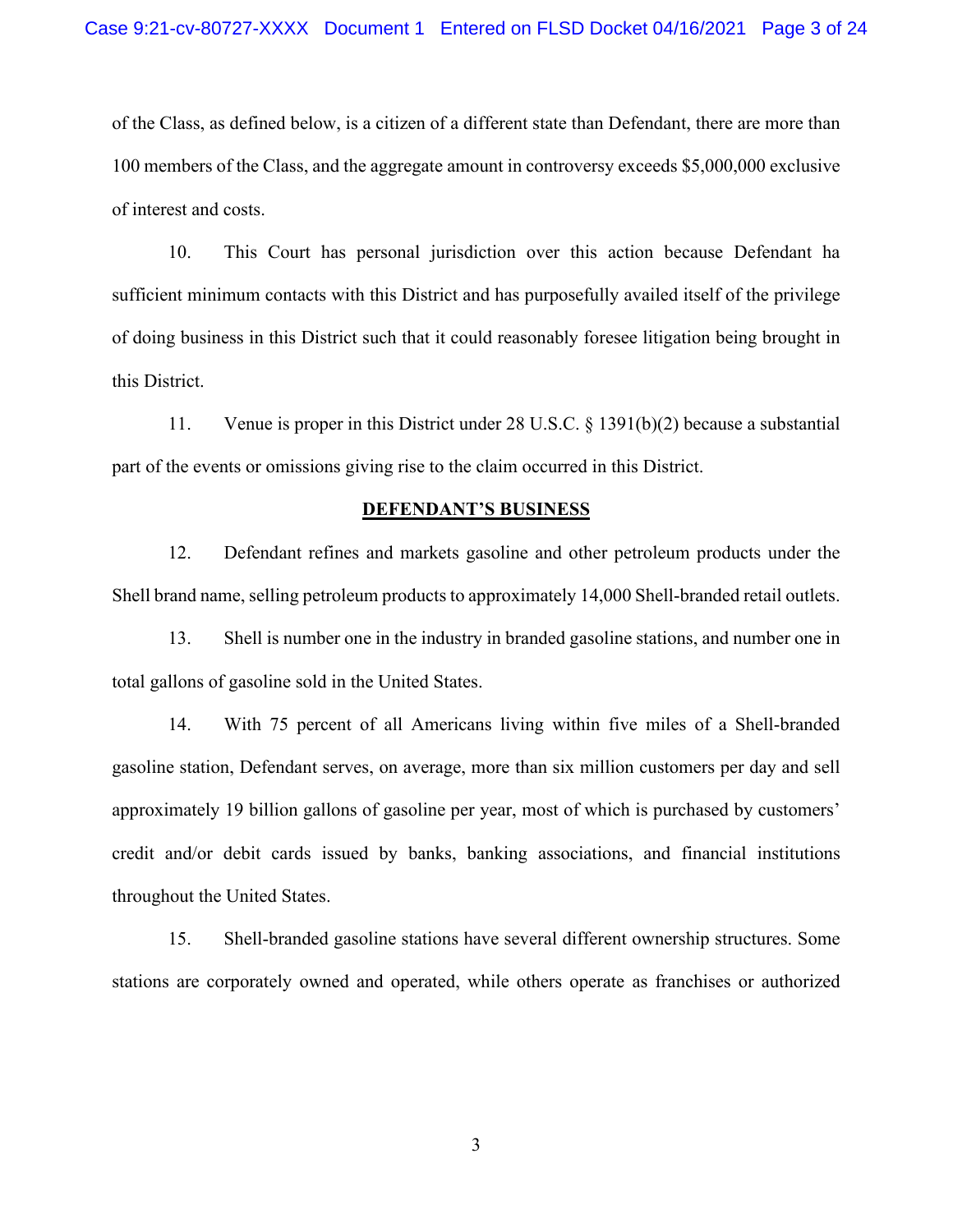dealers. Approximately [1](#page-3-0)/3 of Shell stations are managed and operated by Shell Retail Licensees.<sup>1</sup> All Shell stations which are not corporately owned and operated are referred to herein as "Dealers."[2](#page-3-1)

16. With regard to its Retail License model, Defendant offers licensees access to business development tools to operate a profitable business. On their website, Defendant makes the following representations<sup>[3](#page-3-2)</sup>:

> Together, we'll help you deliver a rewarding customer experience that will drive footfall, **boost revenue and increase your margins**, all while reducing operational costs and risk. Our global expertise, combined with your local knowledge, will empower you to become a successful, profitable retailer under the banner of the world's largest mobility retail brand.

Shell Retail licensees can accelerate growth in their business by leveraging our strong brand value and the 'franchising' type support package we offer them to be competitive in the market today and tomorrow. (emphasis added)

17. Defendant specifically represents that "Shell Retail Licensees can enjoy greater

volume sales and higher margins" than they would with other gasoline brands.<sup>[4](#page-3-3)</sup>

18. Part of Shell's "franchising"-type support for its Retail licensees includes providing

"real business value," such as "proactive" support in redesigning fuel station store layouts, and

access to Shell's marketing and promotional materials.

19. Dealers are required to use Defendant's own payment processing system. As part

of its agreement with licensees, Defendant processes all of their Dealers' daily credit and debit

<span id="page-3-0"></span><sup>&</sup>lt;sup>1</sup> <https://www.shell.com/business-customers/shell-retail-licensing.html> (last accessed April 12, 2021)

<span id="page-3-1"></span> $2$  "Dealers" may include franchisees, retail licensees, or any other ownership or management structure in which Shell is neither the owner nor the operator.

<span id="page-3-2"></span> $3$  *Id.* 

<span id="page-3-3"></span><sup>4</sup> [https://www.shell.com/business-customers/shell-retail-licensing/accelerate-your-business](https://www.shell.com/business-customers/shell-retail-licensing/accelerate-your-business-growth.html)[growth.html](https://www.shell.com/business-customers/shell-retail-licensing/accelerate-your-business-growth.html) (last accessed April 12, 2021)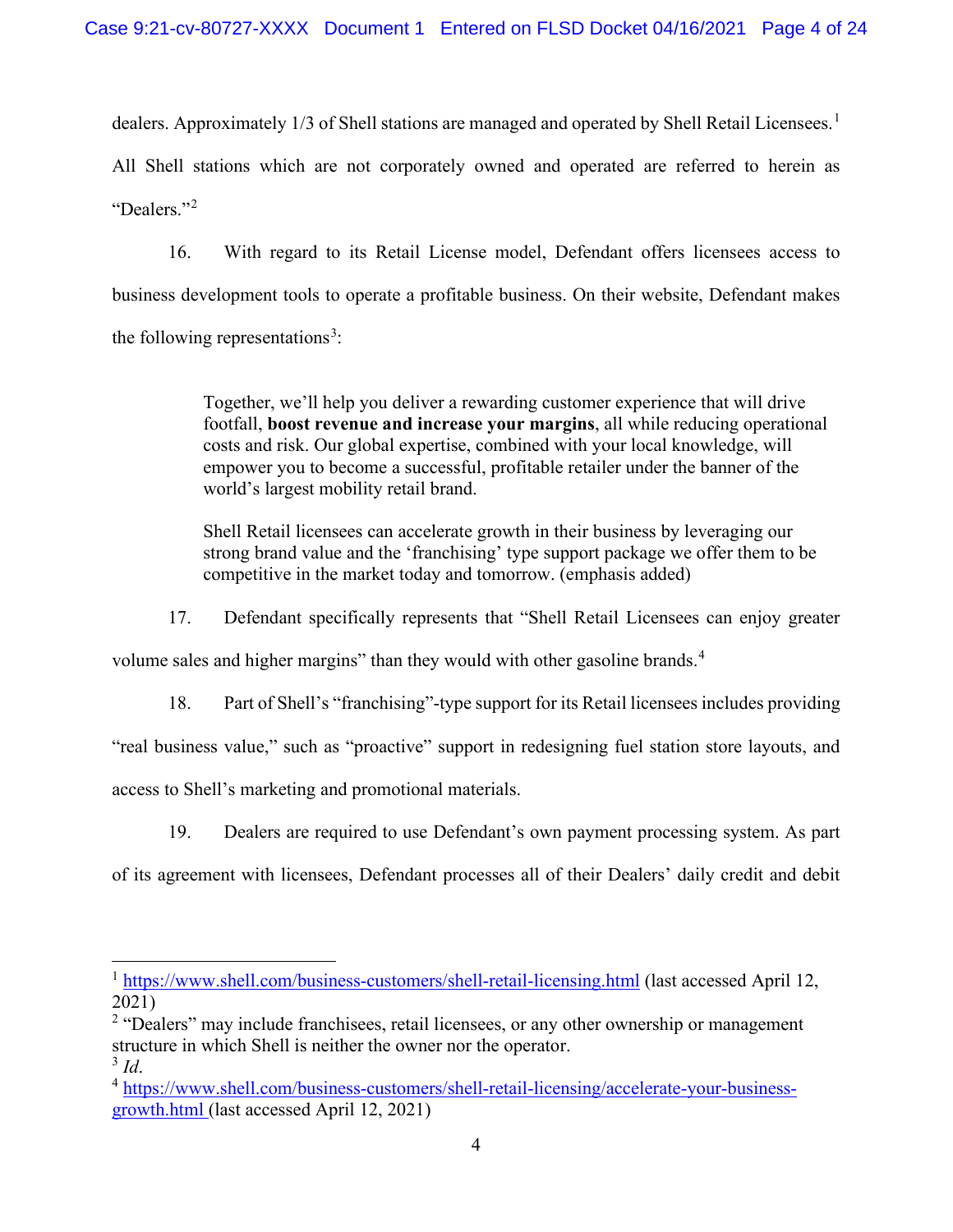card sales in batches through its own computerized Electronic Point of Sale system, and then charges the Dealers a processing fee.

20. "Split Pricing" is one method by which Shell helps generate additional sales and revenue from its gas stations. This two-tiered pricing program offers gasoline for sale at a "credit" price and a slightly lower "cash" price.

21. Split Pricing generates additional sales and revenues by encouraging costconscious consumers to seek out Shell stations in order take advantage of the "discounted" price for using a payment method other than a credit card.

22. Shell stations accept multiple methods of payment for gasoline, including cash, credit cards (including two Shell-branded credit cards), debit cards, pre-paid debit cards (i.e. Visa Prepaid cards).

23. Split Pricing results in additional sales and revenues for Shell from the holders of Shell's proprietary Shell-branded credit card (the "Shell Card"). One of the key benefits to the Shell Card is that, despite being a credit card, Shell provides cardholders with a \$0.10/ per gallon discount when using the card—making the Shell Card price equivalent to the lower "cash price". Without its Split Pricing scheme, the Shell Card would lose much of its appeal.

24. Split Pricing also results in revenue for Shell in the form of additional payment processing fees. Because Shell charges its Dealers a fee for every payment card it processes, Shell increases its profits any time a customer elects to use a card for payment rather than cash. Shell's deceptive pricing scheme encourages customers to use their debit card in order to obtain the lower cash price-- in part due to the convenience of being able to pay at the pump. Shell collects a payment processing fee from its Dealer every time a debit card is used in lieu of cash.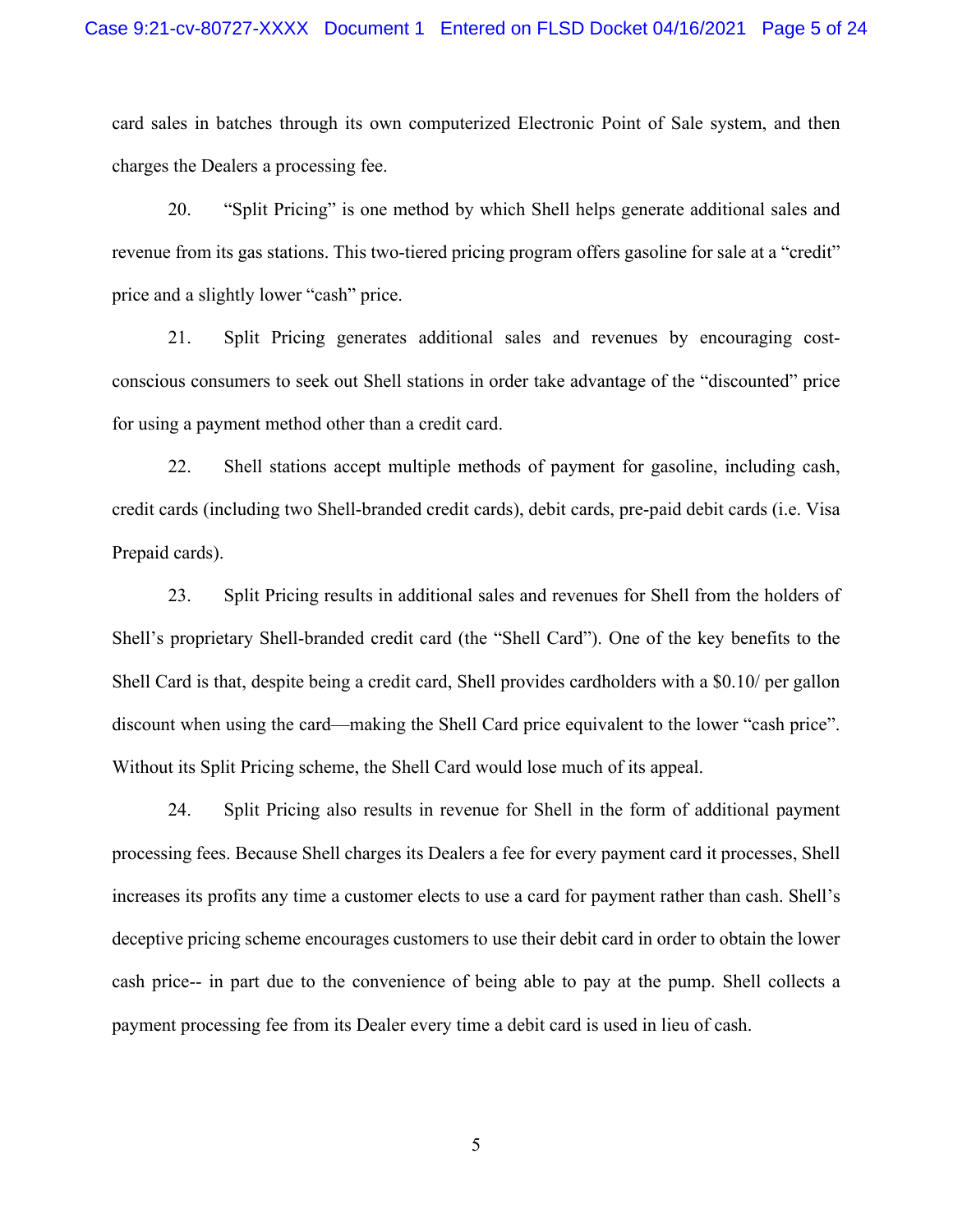25. In a 2019 study from GasBuddy.com, more than 1,600 consumers were surveyed in an attempt to better understand the payment methods used for fuel purchases and the reasons behind each payment method.<sup>[5](#page-5-0)</sup> Over half of respondents (51%) stated that they used a debit card as their primary payment method for fuel, despite the fact that the vast majority (91%) owned at least one credit card. A significant number of debit card users chose debit for fuel payments because they receive a discount off of the credit card price on gasoline.<sup>[6](#page-5-1)</sup>

26. Consumers consider debit cards to be a form of cash. A debit card looks like a credit card but works like an electronic check. When used at a retail store, payment is deducted directly from a checking or savings account.<sup>[7](#page-5-2)</sup>

27. Defendant requires its Dealers to use fuel pumps which include an integrated pointof-sale system (POS). The POS is labeled with signage created and/or provided by Shell which indicates the types of fuel available and their respective prices. Some of Shell's pumps contain displays which indicate Shell's Split Pricing per gallon for cash versus credit purchases. A picture of a Shell gas pump displaying Split Pricing is produced below:

<span id="page-5-1"></span><span id="page-5-0"></span><sup>5</sup> <https://www.gasbuddy.com/newsroom/pressrelease/819> (last accessed April 12, 2021) <sup>6</sup> *Id*.

<span id="page-5-2"></span><sup>7</sup> <https://dfi.wa.gov/financial-education/information/debit-cards-frequently-asked-questions> (last accessed April 12, 2021)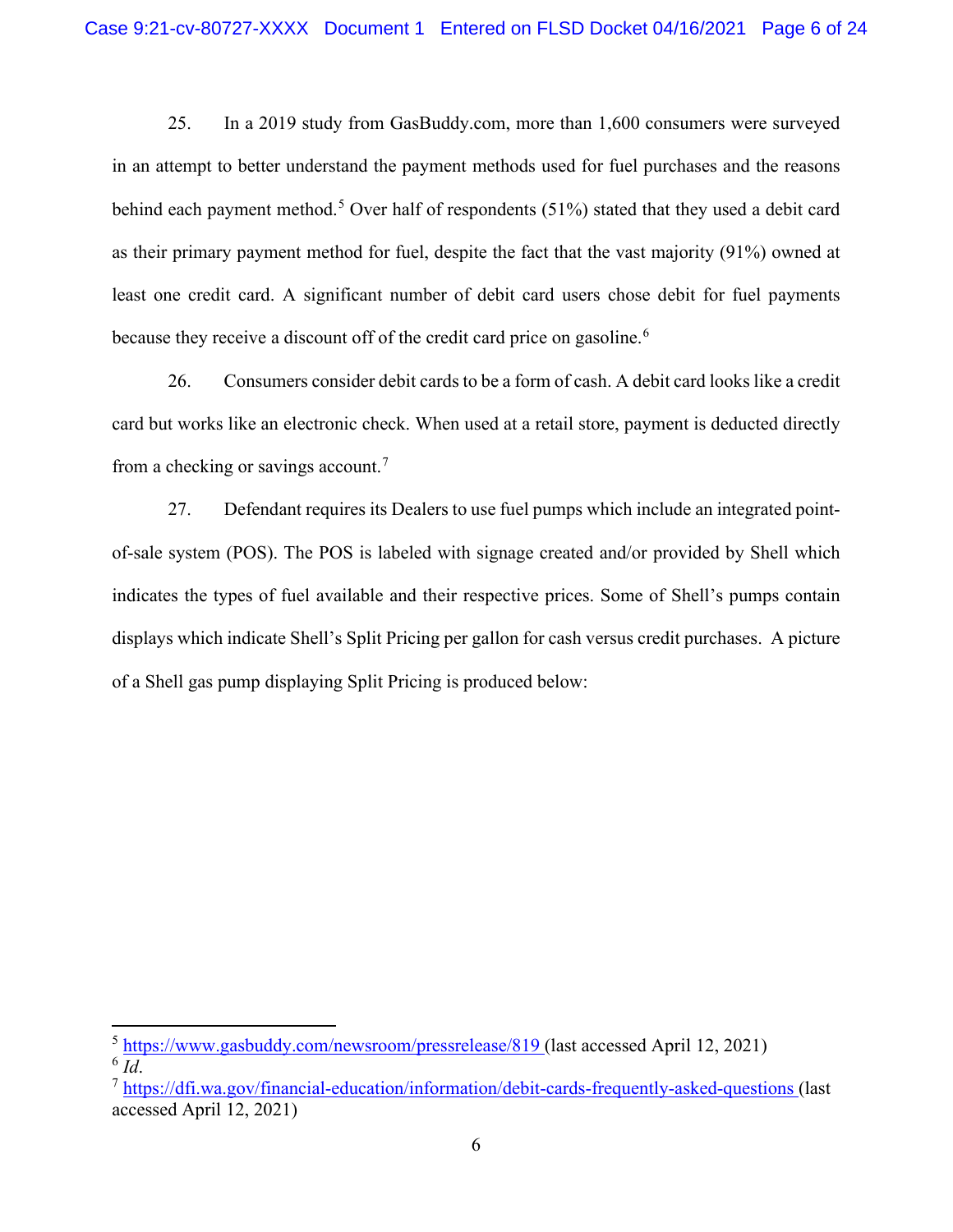

28. Defendant's POS accepts a variety of electronic payment methods, including credit cards, debit cards, and Shell gift cards, allowing customers to "Pay-at-the-Pump". Customers paying with cash are required to pre-pay a cashier before fueling, as the POS cannot process cash transactions.

29. In addition to displaying Shell's Split Pricing on the fuel pumps, many Shell stations also advertise their Split Pricing on exterior signage which can be viewed from nearby roadways. An example of this exterior signage is displayed below: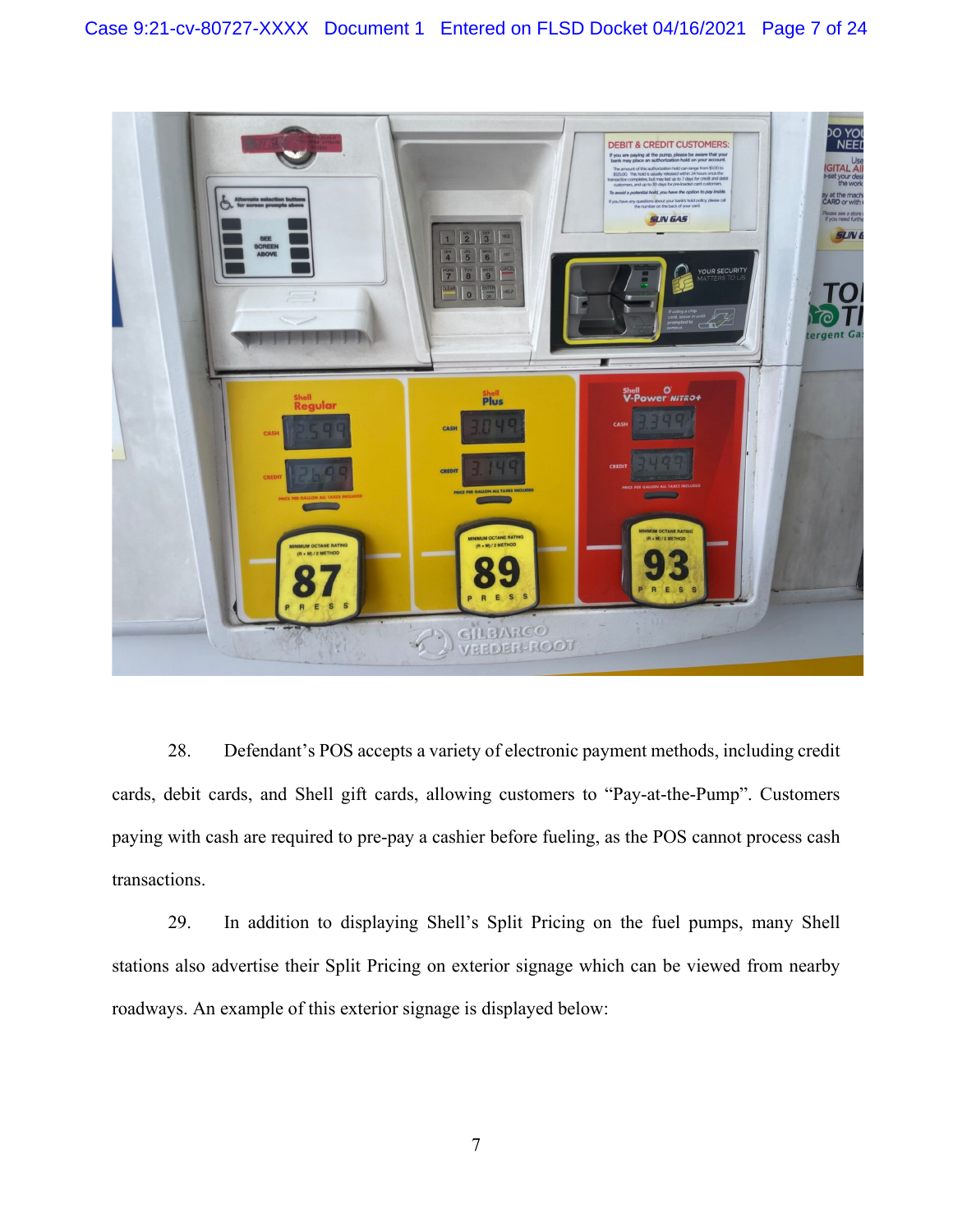Case 9:21-cv-80727-XXXX Document 1 Entered on FLSD Docket 04/16/2021 Page 8 of 24



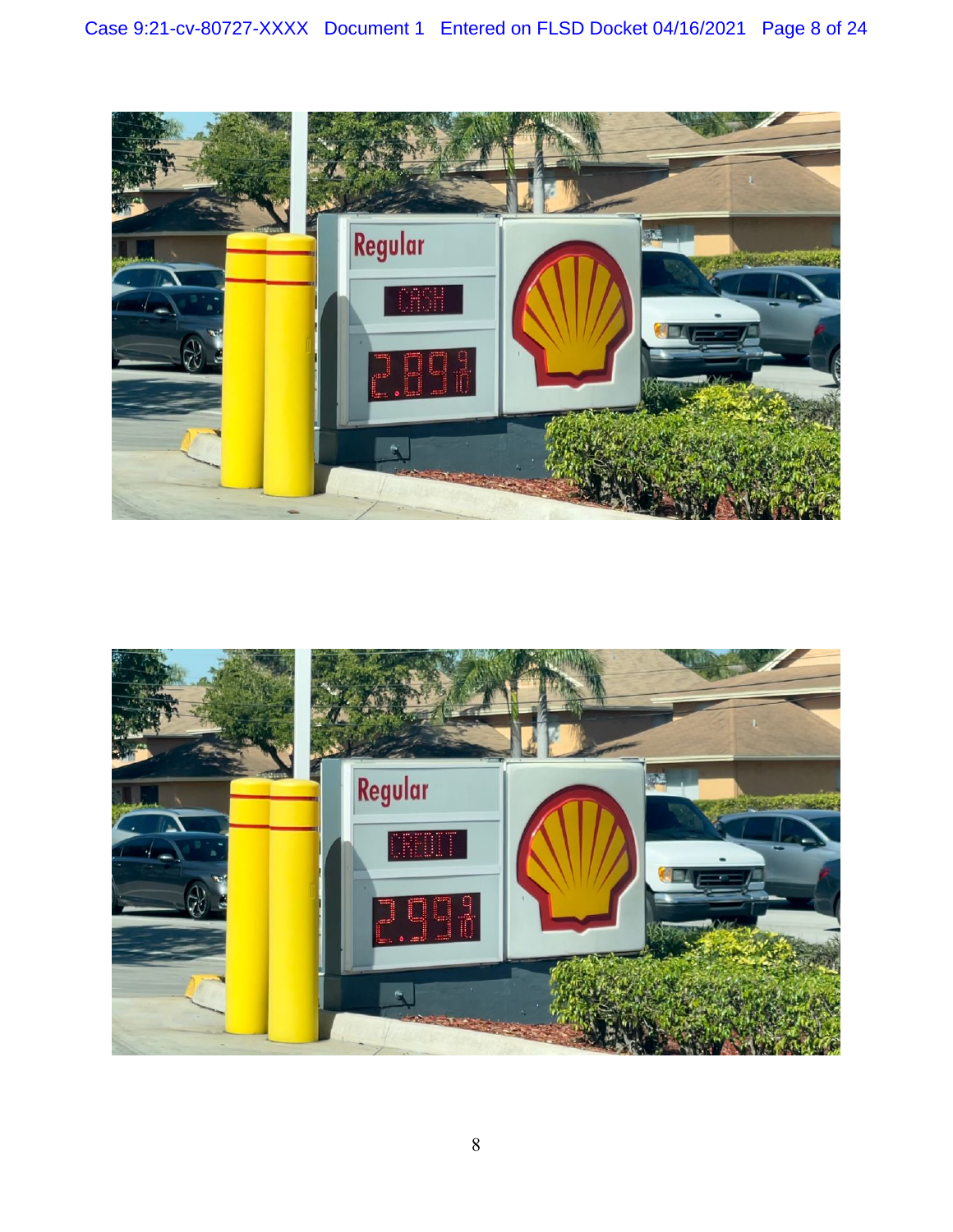30. Shell's pricing scheme is false, deceptive, and misleading to reasonable consumers who purchase gasoline with a debit card because, contrary to the expectations of reasonable consumers, Shell treats debit cards like credit cards, charging unsuspecting consumers the higher "credit" price rather than the advertised "cash" price.

31. Because the difference between the advertised cash and credit prices is \$0.10 higher per gallon, reasonable customers are unlikely to realize that the price displayed on the fuel pump and/or on their sales receipt is anything other than the "cash" price that they expected to pay.

32. Shell's advertised "cash" and "credit" is deceptive because when presented with a "cash" price and a "credit" price, reasonable consumers will invariably expect to pay Shell's advertised "cash" price rather than the "credit" price because a debit card is not a credit card.

33. Whereas an individual must demonstrate a positive credit history in order to obtain a credit card, virtually anyone with a checking account can obtain a debit card to spend the money in their checking account in a safe and convenient manner. Reasonable consumers who cannot obtain a credit card, including low income earning Americans and those with poor credit histories, are very aware of the fact that their debit card is not a credit card.

34. Because reasonable consumers believe that debit cards are not credit cards, they are deceived when Shell charges anything over the advertised "cash" price on their debit card purchases of Shell-branded gasoline without any prior disclosure, in clear violation of Florida law.

35. Shell, not its Dealers, created, designed, reviewed, and approved the deceptive advertising with actual knowledge that its Split Pricing signage is deceptively designed.

36. Shell has the sole ability, discretion, and authority to design the appearance of the signage and all other elements of its Shell-branded Dealers.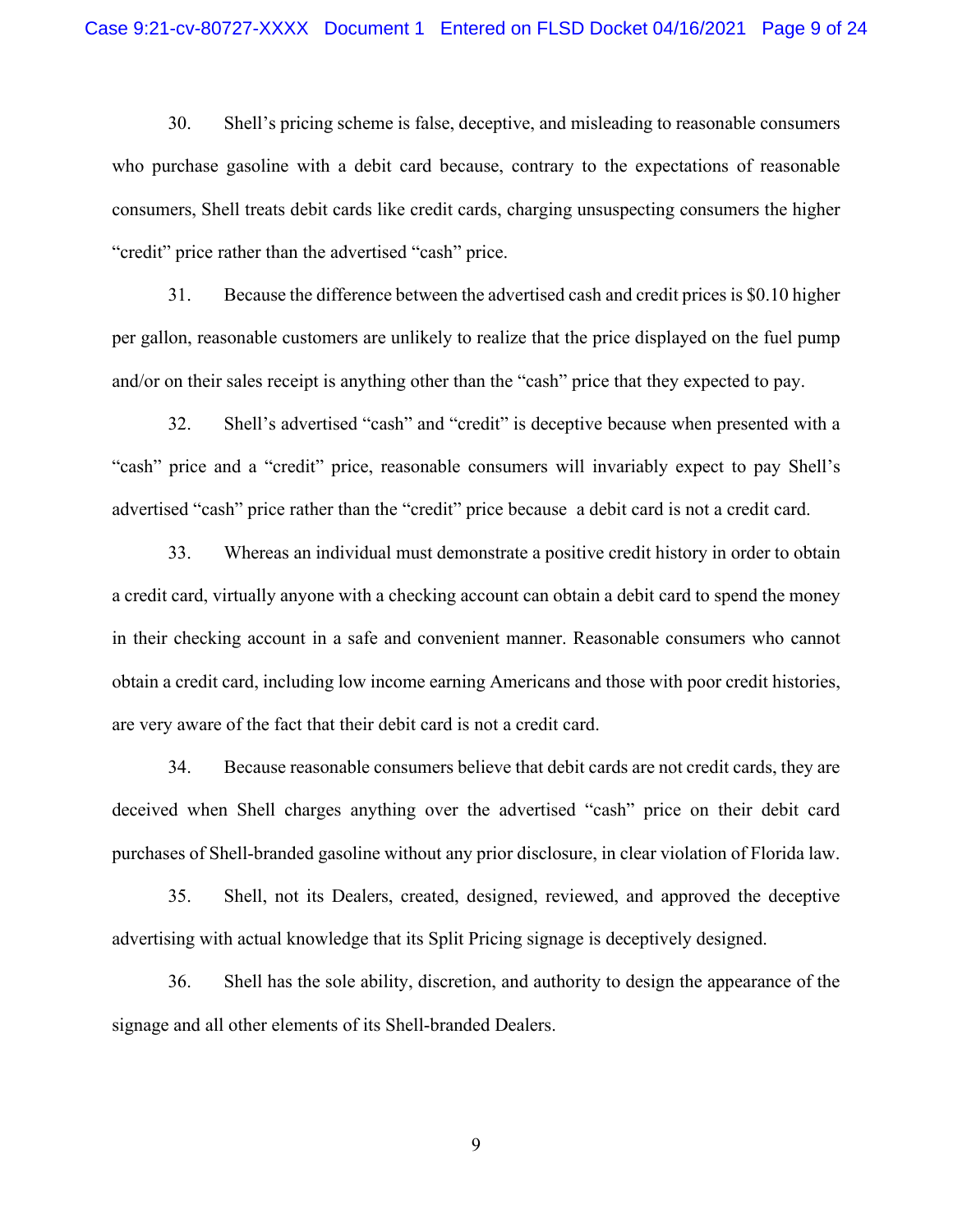37. Shell deliberately designed its Split Pricing signage in a manner that deceives consumers with the specific intent of increasing its own profits through gasoline to deceived consumers and inflated debit card processing fees incurred by Dealers.

38. Despite having actual knowledge that consumers are being misled by its Split Pricing signage, Shell deliberately continues to create, design, review, and approve new iterations of its signage that continue to cause consumer deception.

39. Shell, not its Dealers, disseminated, displayed, and controlled its deceptive signage with actual knowledge that its signage is deceptive.

40. Under its Retail Licensing Agreement and other similar dealer agreements, Shell provides its deceptive Split Pricing signage to its Dealers and retains the sole discretion to dictate and change the number, type, and location of the signage installed at its Dealers.

41. Under the terms of those same agreements, Shell maintains ownership of its signage and requires Dealers to return signage upon the termination of their relationship with Shell.

42. Despite having actual knowledge that its Split Pricing signage is deceptive to consumers, Shell deliberately continues to disseminate, display, and control deceptive signage at Shell-branded Dealers in order to continue profiting off the consumer deception that its signage causes.

43. Shell, not its Dealers, processes debit cards at the higher credit price with actual knowledge that consumers expect to pay the cash price.

44. Shell, directly and/or through Shell's payment processing agent, processes debit card payments made at Shell-branded Dealers through its Network.

45. Despite having actual knowledge that consumers consider a debit card to be a form of cash and expect to pay the cash price, Shell's company policy is to charge the higher credit price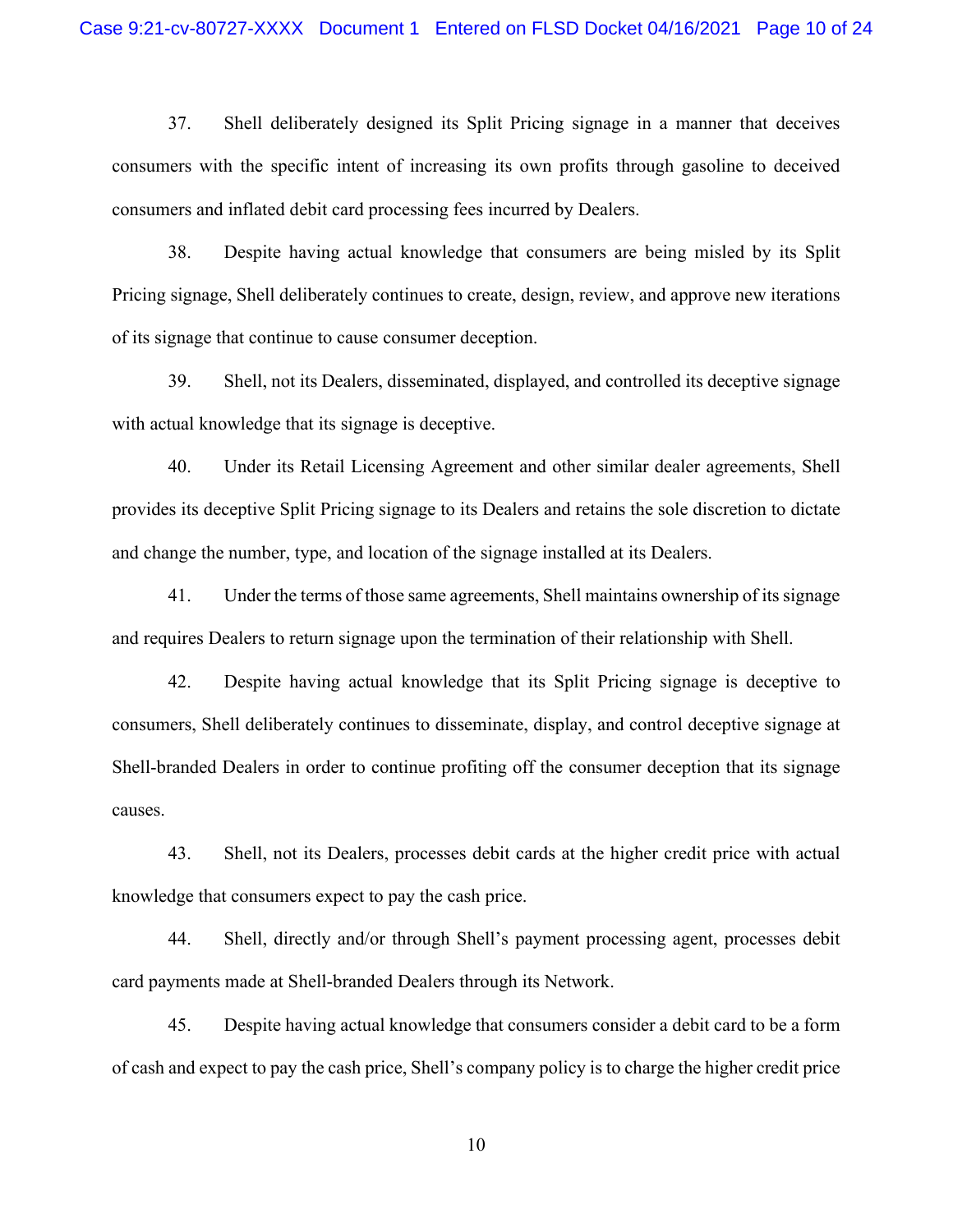on debit card payments. Shell collects payments directly from consumers and, after skimming its profits and processing fees, pays the remainder to the Dealer where the sale was made.

46. Despite having actual knowledge that consumers receive no disclosure of Shell's debit card processing policy, Shell deliberately refuses to change its policy in order to continue profiting off of unsuspecting consumers.

47. Shell, not its Dealers, deliberately refuses to disclose, or require disclosure of, its debit card processing policy, despite having actual knowledge of consumer deception.

48. Through contractual agreements with its dealers, Shell has the sole discretion and authority over the disclosures that consumers receive.

49. Debit card fees are material to consumers, and because Shell has superior knowledge of the fees it imposes on unsuspecting consumers, it has a duty to disclose those fees.

50. Despite having actual knowledge that consumers find Shell's debit card processing policy to be deceptive, Shell deliberately refuses to disclose its debit card processing policy in order to continue profiting off the resulting consumer deception.

51. In the alternative, Shell is directly liable for aiding and abetting unlawful and deceptive acts and practices that violate the Florida Deceptive and Unfair Trade Practices Act ("FDUTPA"). Shell has actual knowledge that consumers are being deceived into unknowingly paying undisclosed fees on debit card transactions.

52. Despite having actual knowledge of this deception, Shell continues to provide substantial and necessary assistance to the deceptive scheme alleged herein, with the specific intent of increasing its own profits.

53. Specifically, Shell knowingly and deliberately provided substantial assistance, and continues to provide substantial assistance, to the deceptive scheme alleged herein by: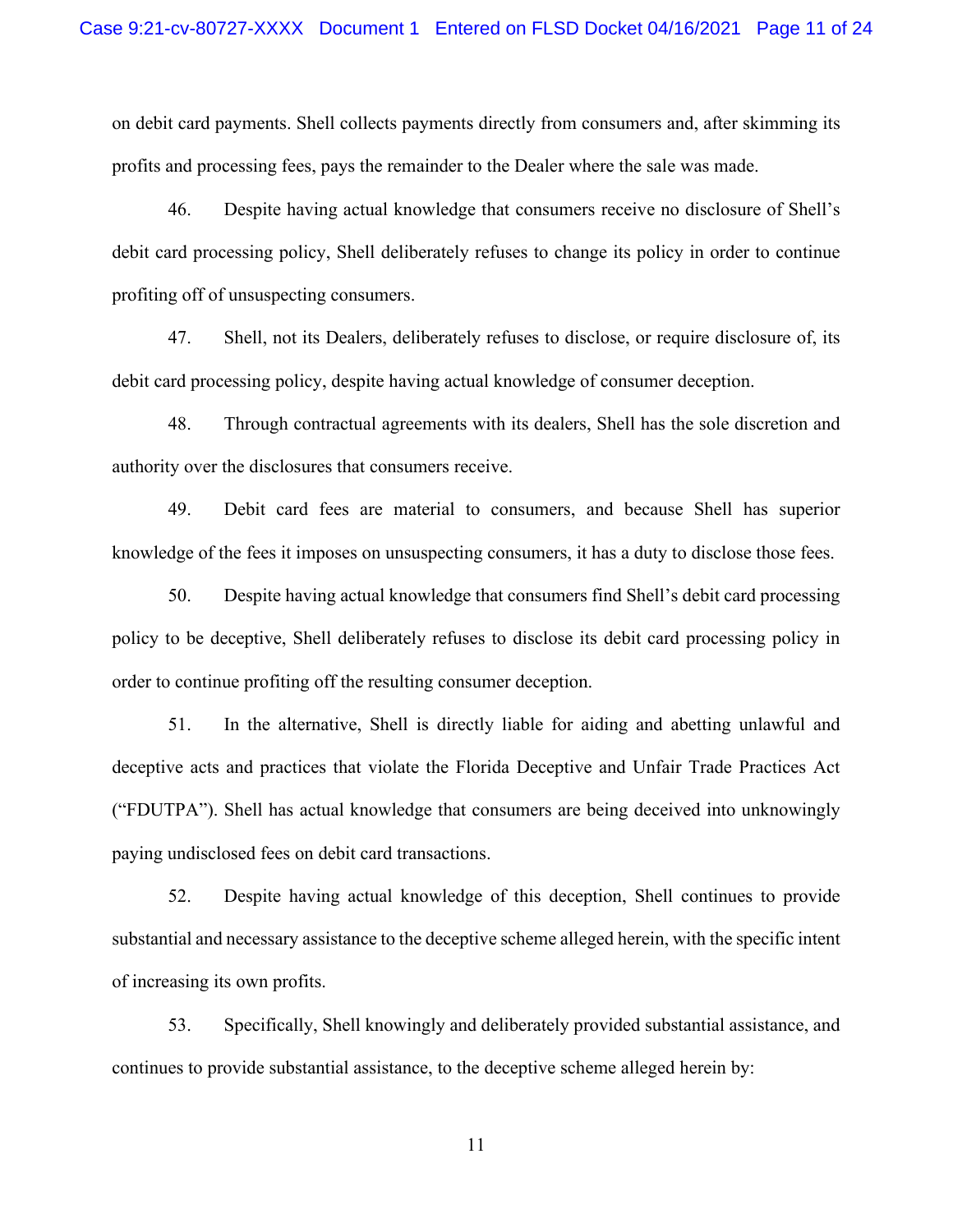- a. Creating, designing, reviewing, and approving deceptive signage to be displayed at Shell-branded Dealers;
- b. Permitting Shell-branded Dealers to use and display deceptive signage;
- c. Processing debit cards like credit cards and imposing the higher processing fee on debit card holders;
- d. Refusing to disclose or require Shell-branded Dealers to disclose Shell's debit card processing policy.

54. The deceptive scheme alleged herein would not be possible without Shell's substantial, knowing, and intentional assistance, which therefore aided and abetted the deceptive scheme.

55. Shell's deceptive advertising scheme has caused massive damages to Florida consumers.

56. There are more than 400 Shell gas stations in the state of Florida, and debit card transactions account for more than half of all gasoline purchases at those gas stations, resulting in millions of dollars of damages to consumers.

## **FACTUAL ALLEGATIONS**

57. In the ultra-competitive gasoline market, where up to four competing stations are often found at a single intersection, a price difference of just a few cents can drive motorists from one dealer to another.

58. In order to steer customers to its own Shell-branded dealers over competing dealers, Shell made a corporate-level decision to offer Split Pricing at many of its locations. Shell then specifically designed signage that advertises a cash price and a credit price but fails to disclose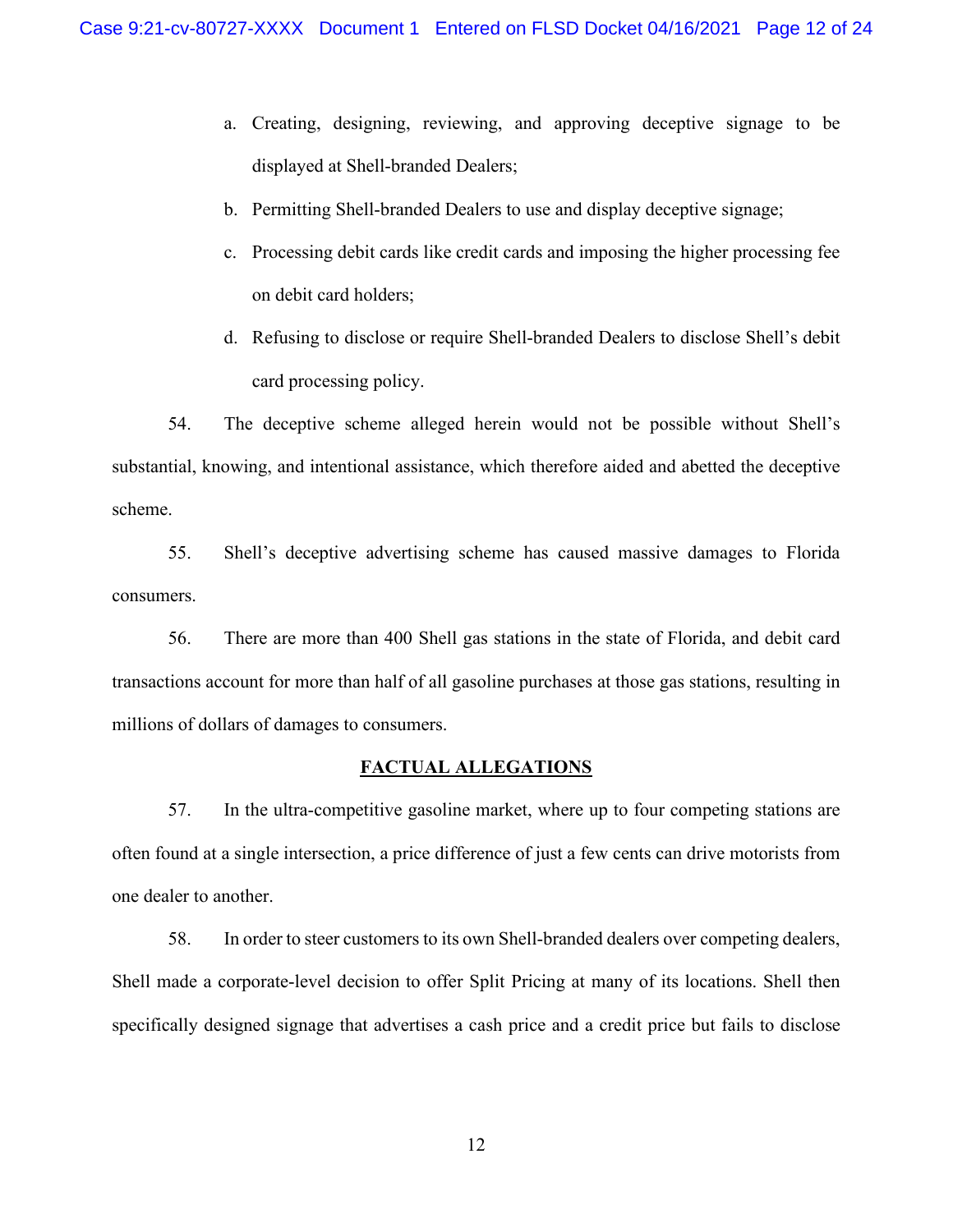that, pursuant to Shell's internal company policy, Shell charges the higher credit price on debit card purchases, rather than the cash price consumers expect.

59. Split Pricing generates additional sales and revenue for Shell from consumers hoping to lessen the already heavy burden of gasoline costs by using a form of payment other than credit. Split Pricing also results in additional sales and revenue from Shell Card purchases. One of the key benefits to the Shell Card is that, despite being a credit card, Shell charges cardholders the lower cash price. Without Shell's Split Pricing program, the Shell Card would lose much of its appeal.

60. The majority of consumers purchase gasoline with a debit card. When those consumers view Shell's Split Pricing signage, they must make a determination as to which price will apply to a debit card. A reasonable consumer would invariably conclude that the cash price applies because consumers consider a debit card to be a form of cash, not a credit card.

61. Shell has actual knowledge that consumers expect to pay the cash price when paying with a debit card.

62. There are many reasons why reasonable consumers consider a debit card to be a form of cash:

- a. Consumers must demonstrate a positive credit history to obtain a credit card, which is not a prerequisite to obtaining a debit card.
- b. Many consumers cannot obtain a credit card either as a result of poor credit history or an inability to afford the high interest rates and fees associated with a credit card.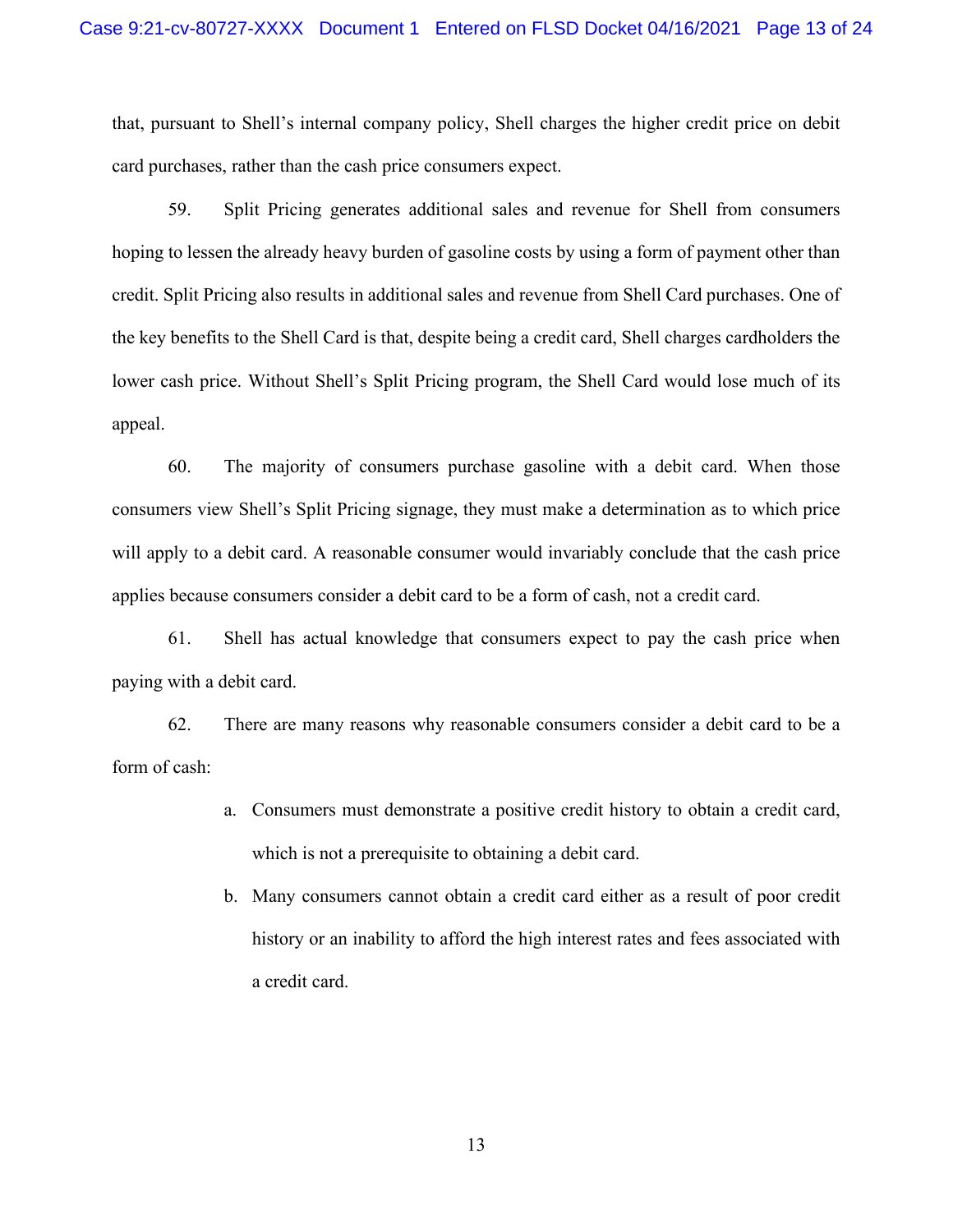- c. The very poorest Americans who desire the convenience and security of a debit card but cannot even open a checking account must rely on "prepaid" debit cards which explicitly warn cardholders that they are not credit cards.<sup>[8](#page-13-0)</sup>
- d. Some state and federal government agencies also use prepaid cards to pay unemployment benefits, child support, and other government benefits such as Social Security and veterans' benefits.<sup>[9](#page-13-1)</sup> At no point would a reasonable consumer believe that these types of prepaid debit cards are a credit card.

63. Consumers also draw a distinction between debit and credit cards based on the simple fact that a credit card charge does not deduct any cash from a cardholder's bank account. Instead, the cardholder receives a bill at the end of the month and may pay off the entire balance, or they may make a smaller payment and accrue interest on the remaining balance. In stark contrast, a debit card payment results in an immediate deduction of cash from the cardholder's checking account. In fact, many retailers, including Shell gas stations, place an additional "authorization hold" on purchases made with debit cards and pre-paid debit cards in order to ensure that the purchaser will have sufficient funds available to cover the cost of the transaction because *debit cards are not credit cards*. This authorization hold may exceed the amount of the purchase, preventing a consumer from accessing the funds in their bank account.

64. Shell has sole discretion and authority over the disclosures consumers receive. Yet, despite Shell's superior knowledge of its debit card processing policy and its actual knowledge that Shell's policy is deceptive to consumers, Shell deliberately refuses to disclose its policy.

65. Consumers paying with a debit card and expecting to pay the cash price look first to

<span id="page-13-0"></span><sup>&</sup>lt;sup>8</sup> See <https://usa.visa.com/pay-with-visa/find-card/get-prepaid-card> (Visa repeatedly states that its prepaid debit cards are not credit cards)

<span id="page-13-1"></span><sup>9</sup> <https://www.consumerfinance.gov/ask-cfpb/what-is-a-government-benefit-card-en-409/>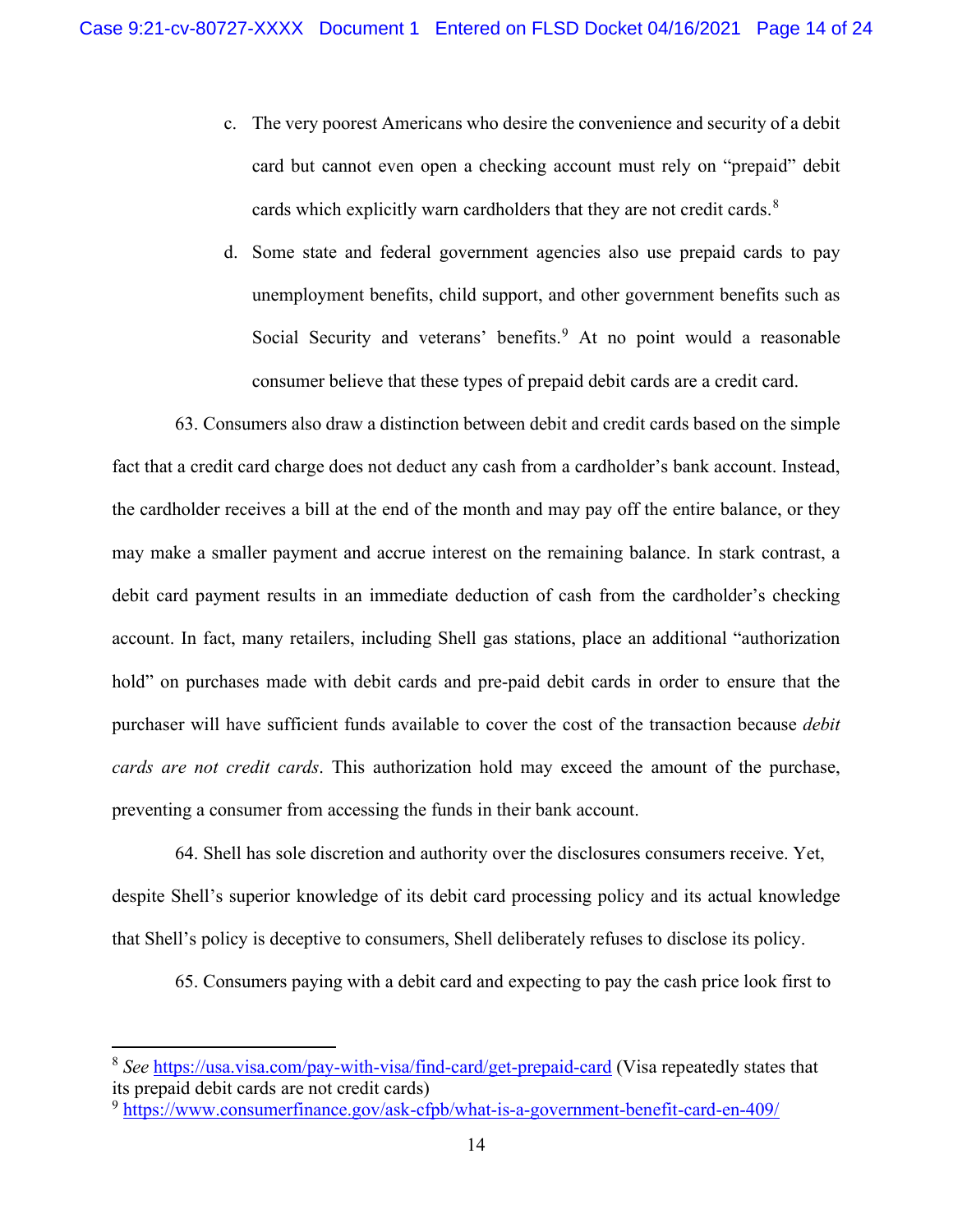the card reader, which instructs them to insert their card and then guides the consumer through the steps to authorize payment.

66. Shell's POS prompts debit card users to enter a personal identification number (PIN) when processing payment. Unlike debit cards, credit cards *never* require a PIN. After the POS device instructs the cardholder to begin fueling, a small digital screen displays a price labeled only as "price per gallon." A reasonable consumer would not expect the price at the pump to be different from the price advertised on Shell's other signage, so there would be no reason to pay close attention to the pump's pricing. Given the small price differential between cash and credit pricing, a reasonable consumer would be unlikely to notice the discrepancy when dispensing their gas.

67. In the event that an extra-savvy consumer was to notice any difference in pricing, the only way to confirm would be to leave the fuel dispenser island and investigate pricing on the street signs, or to go into the store. The law does not require reasonable consumers to be suspicious or to investigate their suspicions.

68. The first and only time that Shell discloses its higher charge is on the sales receipt, after a sale is completed, and only if the cardholder requests one. By that time, it is too late for the consumer because unlike other retail products, consumers cannot return overpriced gasoline for a refund.

69. Shell has actual knowledge that its acts and practices alleged herein are deceptive to consumers, but refuses to correct its practices in order to continue profiting off deceived consumers. Shell has acquired actual knowledge from not only this lawsuit, but also from countless consumer complaints.

70. Plaintiff is a resident of Palm Beach County, Florida. At various times throughout the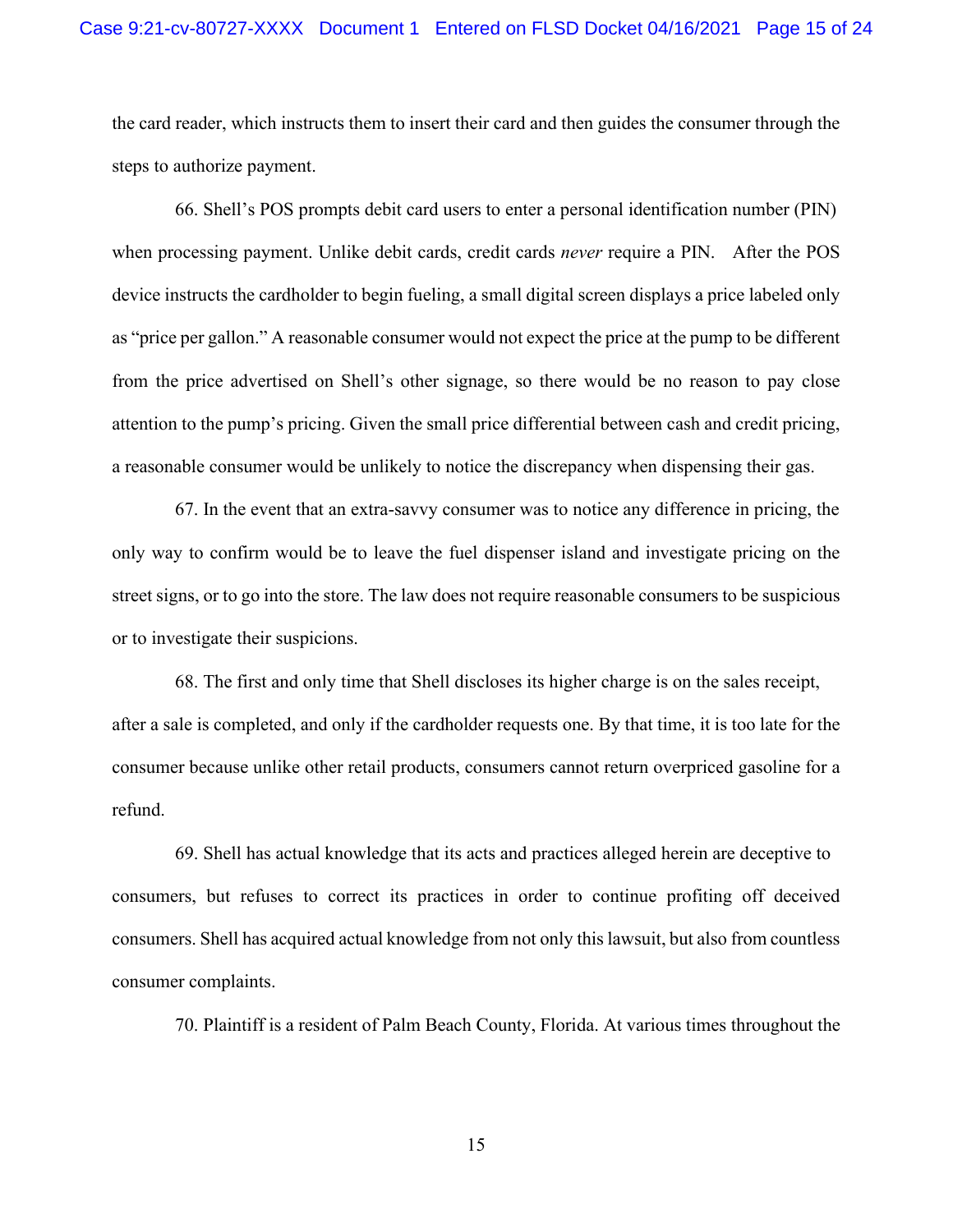Class Period, Plaintiff purchased gasoline from a number of Shell-branded dealers throughout Florida where Shell advertised Split Pricing.

71. Based on the fundamental differences between a debit card and a credit card, including the immediate deduction of cash from a checking account that results in a debit card transaction, Plaintiff considers a debit card to be a form of cash, not credit.

72. Plaintiff never received any prior notice of Shell's debit card processing policy of charging a higher credit price, or any amount in excess of the cash price, on debit card purchases.

- 73. On or about February 5, 2021, Plaintiff used her debit card to purchase gasoline from the Shell branded dealer located at 2100 W Linton Blvd, Delray Beach, FL 33445.
- 74. Plaintiff noticed the cash and credit prices advertised and concluded that the cash price would apply to her debit card purchase.
- 75. Plaintiff either did not notice the "price per gallon" displayed on the fuel dispenser or did not recognize the price to be Shell's credit price.
- 76. After the sale was completed, Plaintiff requested a receipt and was surprised to learn she had been charged the credit price rather than the advertised cash price that she expected to pay.

77. Plaintiff would not have purchased gasoline from Shell-branded dealers with a debt card but for Shell's knowing and intentional scheme to mislead her about the lower price per gallon for non-credit purchases.

78. As a result of Shell's false, deceptive, and misleading practices, Plaintiff suffered damages in an amount to be proved at trial, but no less than the jurisdictional minimum of this Court.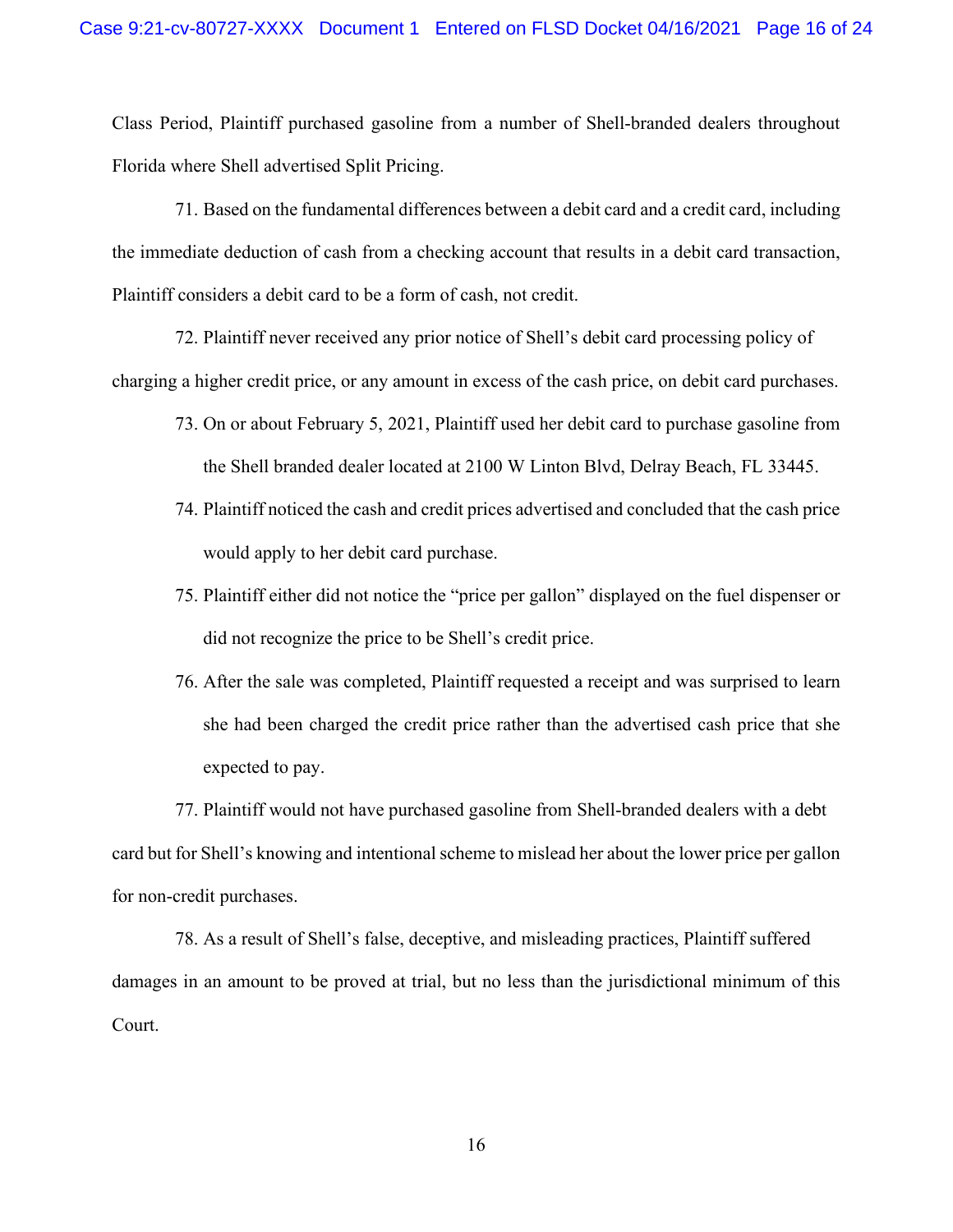## **CLASS ACTION ALLEGATIONS**

79. Plaintiff brings this action on behalf of herself and on behalf of all other persons similarly situated ("the Class").

80. Plaintiff proposes the following Class definition, subject to amendment as appropriate:

All persons who paid for Shell-branded gasoline with a debit card in the State of Florida four years from the filing of this Complaint and the present who were charged a "credit" price that was higher than the "cash" price.

Excluded from the Class are Defendant's officers, directors, and employees; any entity in which Defendant has a controlling interest; and the affiliates, legal representatives, attorneys, successors, heirs, and assigns of Defendant. Excluded also from the Class are members of the judiciary to whom this case is assigned, their families and members of their staff.

81. Numerosity. The members of the Class are so numerous that joinder of all of them is impracticable. While the exact number of Class members is unknown to Plaintiff at this time, based on information and belief, the class consists of approximately tens of thousands of persons. The number of Class members is known by Shell, however, and thus may be notified of the pendency of this action by first class mail, electronic mail, or published notice.

82. Commonality. There are questions of law and fact common to the Class, which predominate over any questions affecting only individual Class Members. These common questions of law and fact include, without limitation:

- a. Whether Shell created, designed, reviewed, and/or approved deceptive advertising;
- b. Whether Shell disseminated and controlled deceptive advertising;
- c. Whether Shell adequately disclosed its policy of charging a higher price on debit cards;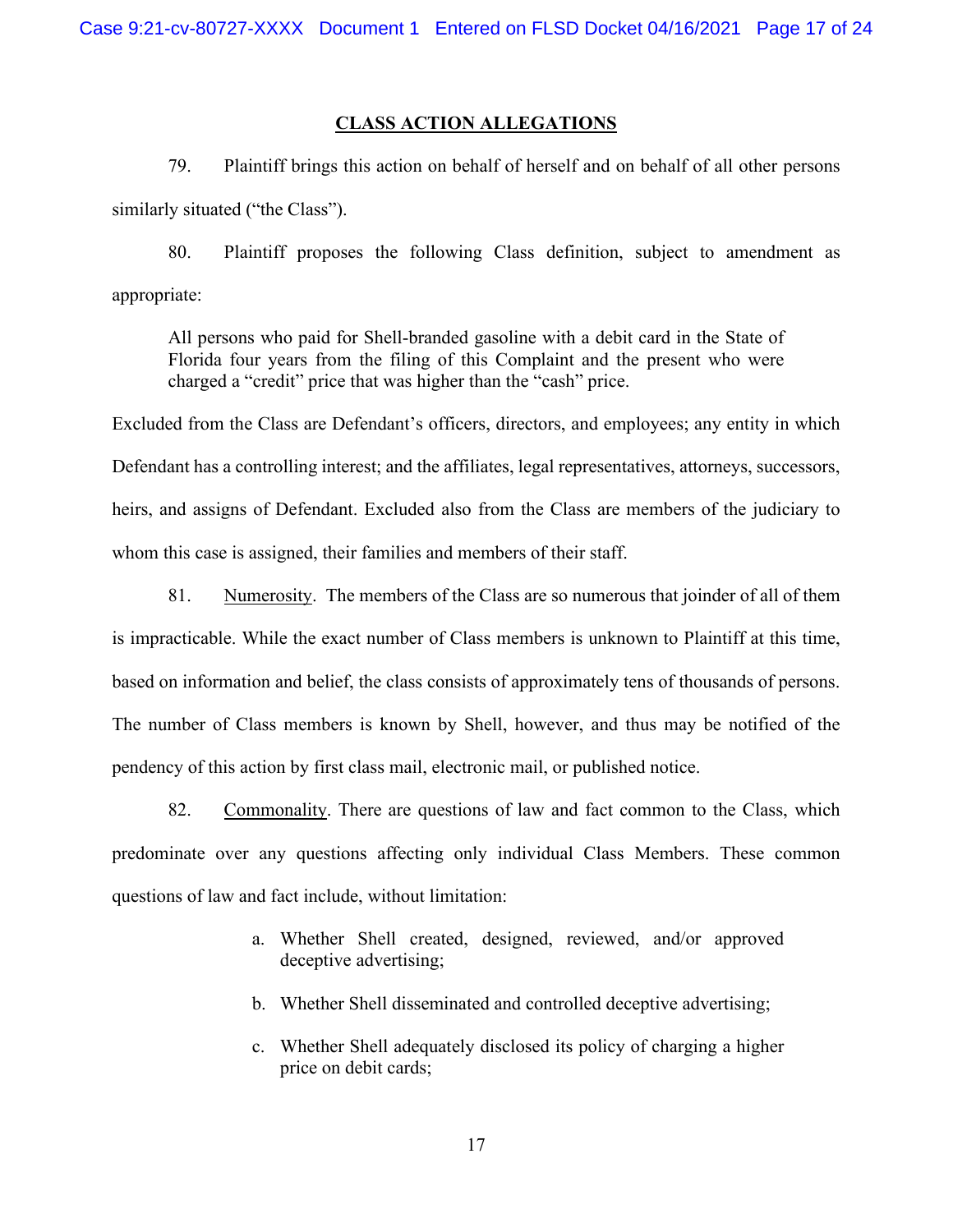- d. Whether Shell's acts and practices would deceive a reasonable consumer;
- e. Whether Shell aided and abetted deceptive acts and practices that would deceive a reasonable consumer;
- f. Whether Shell violated the Florida Deceptive and Unfair Trade Practices Act
- g. Whether Shell's violations of the law were committed knowingly and/or intentionally;
- h. Whether Plaintiff and Class Members suffered legally cognizable damages as a result of Defendant's misconduct;
- i. Whether Plaintiff and Class Members are entitled to damages, treble damages, civil penalties, punitive damages, and/or injunctive relief.

83. Typicality. Plaintiff's claims are typical of those of other Class Members in that Shell deceived Plaintiff in the very same manner that it deceived each of the other Class Members.

84. Adequacy of Representation. Plaintiff will fairly and adequately represent and protect the interests of the members of the Class. Plaintiff's Counsel are competent and experienced in litigating class actions.

85. Predominance. Defendant has engaged in a common course of conduct toward Plaintiff and Class Members. The common issues arising from Defendant's conduct affecting Class Members, as described *supra*, predominate over any individualized issues. Adjudication of these common issues in a single action has important and desirable advantages of judicial economy.

86. Superiority. A class action is superior to other available methods for the fair and efficient adjudication of the controversy. Class treatment of common questions of law and fact is superior to multiple individual actions or piecemeal litigation. Absent a class action, most class members would likely find that the cost of litigating their individual claim is prohibitively high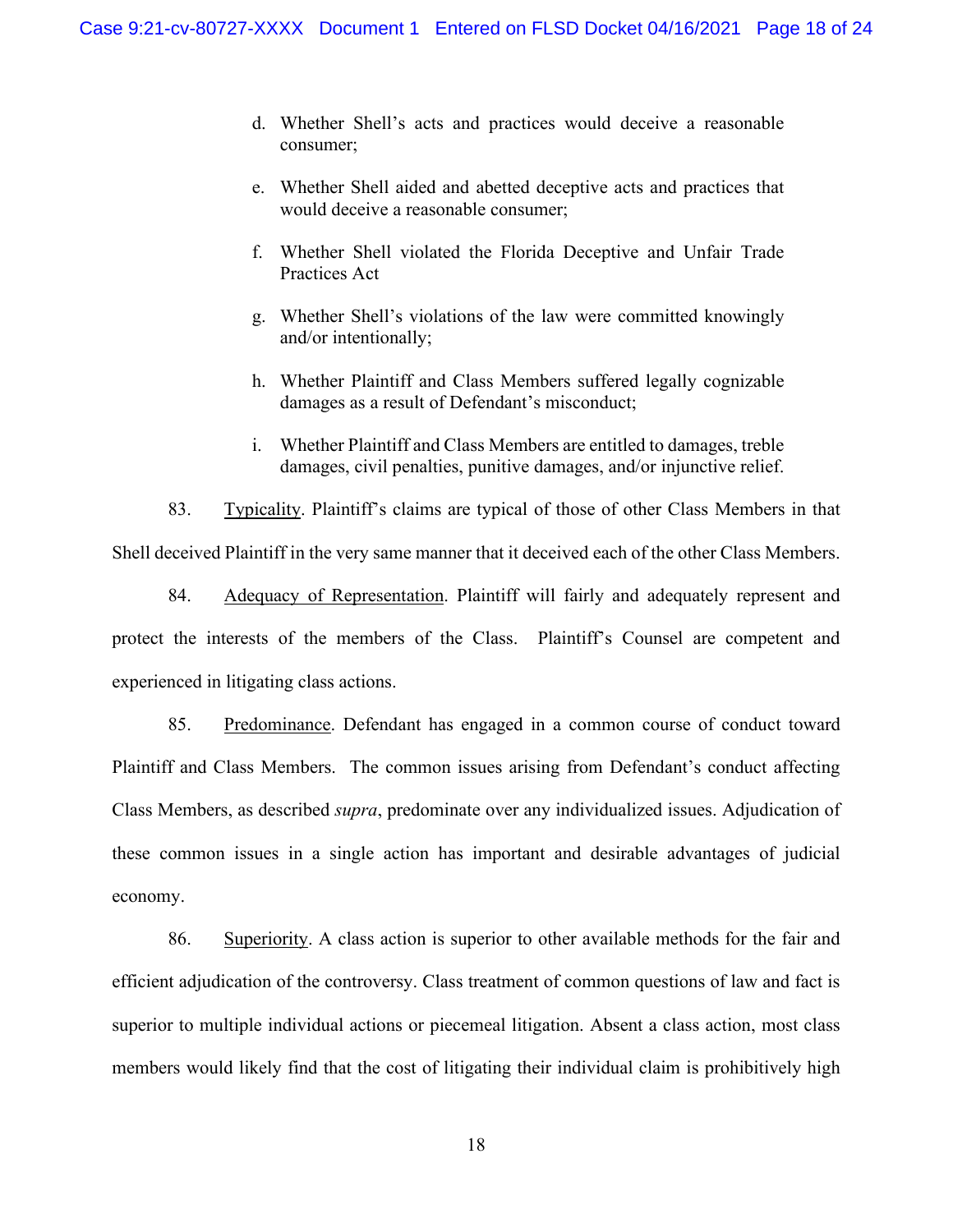and would therefore have no effective remedy. The prosecution of separate actions by individual class members would create a risk of inconsistent or varying adjudications with respect to individual class members, which would establish incompatible standards of conduct for Defendant. In contrast, the conduct of this action as a class action presents far fewer management difficulties, conserves judicial resources and the parties' resources, and protects the rights of each class member.

87. Defendant has acted on grounds that apply generally to the Class as a whole, so that class certification, injunctive relief, and corresponding declaratory relief are appropriate on a classwide basis.

# **FOR A FIRST CAUSE OF ACTION VIOLATION OF FLORIDA DECPTIVE AND UNFAIR TRADE PRACTICES ACT ("FDUTPA"), §§501.201** *et seq***. (On Behalf of Plaintiff and All Class Members)**

88. Plaintiff re-alleges and incorporates the paragraphs one (1) through seventy-three (73) of this Complaint as if fully set forth herein.

89. Plaintiff is an individual and at all times was a resident of the state of Florida.

90. At all times mentioned, Defendant was a corporation engaged in the business of selling and marketing products, including gasoline, under the Shell brand name at various places in the state of Florida and throughout the United States.

91. As detailed herein, Defendant violated the FDUTPA by intentionally, knowingly, and deliberately creating and displaying deceptive signage that advertised cash and credit prices for gasoline with the intention of charging the higher credit price on debit card purchases, contrary to the expectations of a reasonable consumer, in order to profit off of unsuspecting consumers.

92. In the alternative, as detailed herein, Shell is liable for knowingly providing substantial assistance to deceptive and unfair trade practices in violation of the FDUTPA.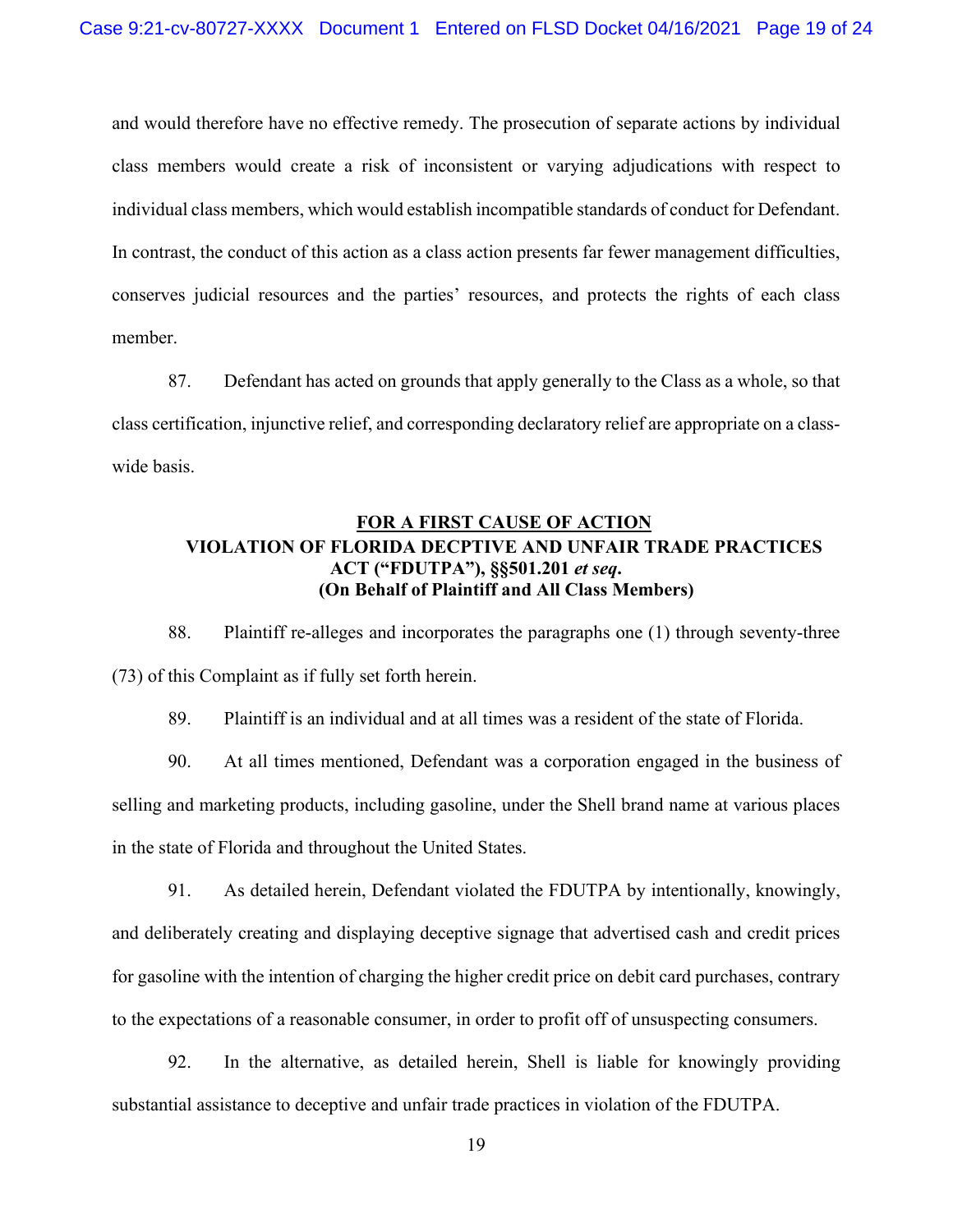93. Shell's false, deceptive, and misleading advertisements regarding the true price of gasoline are likely to deceive, and in fact, did deceive members of the public, including Plaintiff and the other Class Members, who reasonably and correctly believe that a debit card is a form of cash, not credit, and therefore were induced to purchase Shell-branded gasoline through Shell's false, deceptive, and misleading representations regarding the true price of gasoline.

94. Shell's deceptive acts and practices alleged herein deceived Plaintiff and Class Members who would not have purchased gasoline from Shell-branded dealers with a debit card but for Shell's intentional and knowingly deceptive scheme.

95. Plaintiff and Class Members suffered damages when they were misled into paying a higher price for gasoline as a result of Defendant's deceptive and unfair practices.

# **FOR A SECOND CAUSE OF ACTION FRAUDULENT MISREPRESENTATION (On Behalf of Plaintiff and All Class Members)**

96. Plaintiff re-alleges and incorporates the paragraphs one (1) through seventy-three (73) of this Complaint as if fully set forth herein.

97. At all times during the relevant time period, Shell represented that they charged customers a different price for gasoline purchases made using a credit card rather than cash. Specifically, Shell represented that cash transactions would be charged a lower price than credit card transactions.

98. Despite the fact that *by definition* debit cards are not credit cards, Shell engaged in a uniform, consistent practice of charging the higher "credit" price for any gasoline purchases made using a debit card.

99. Shell knew that a debit card is not a credit card.

100. Furthermore, Shell knew that reasonable consumers do not believe that debit cards are credit cards.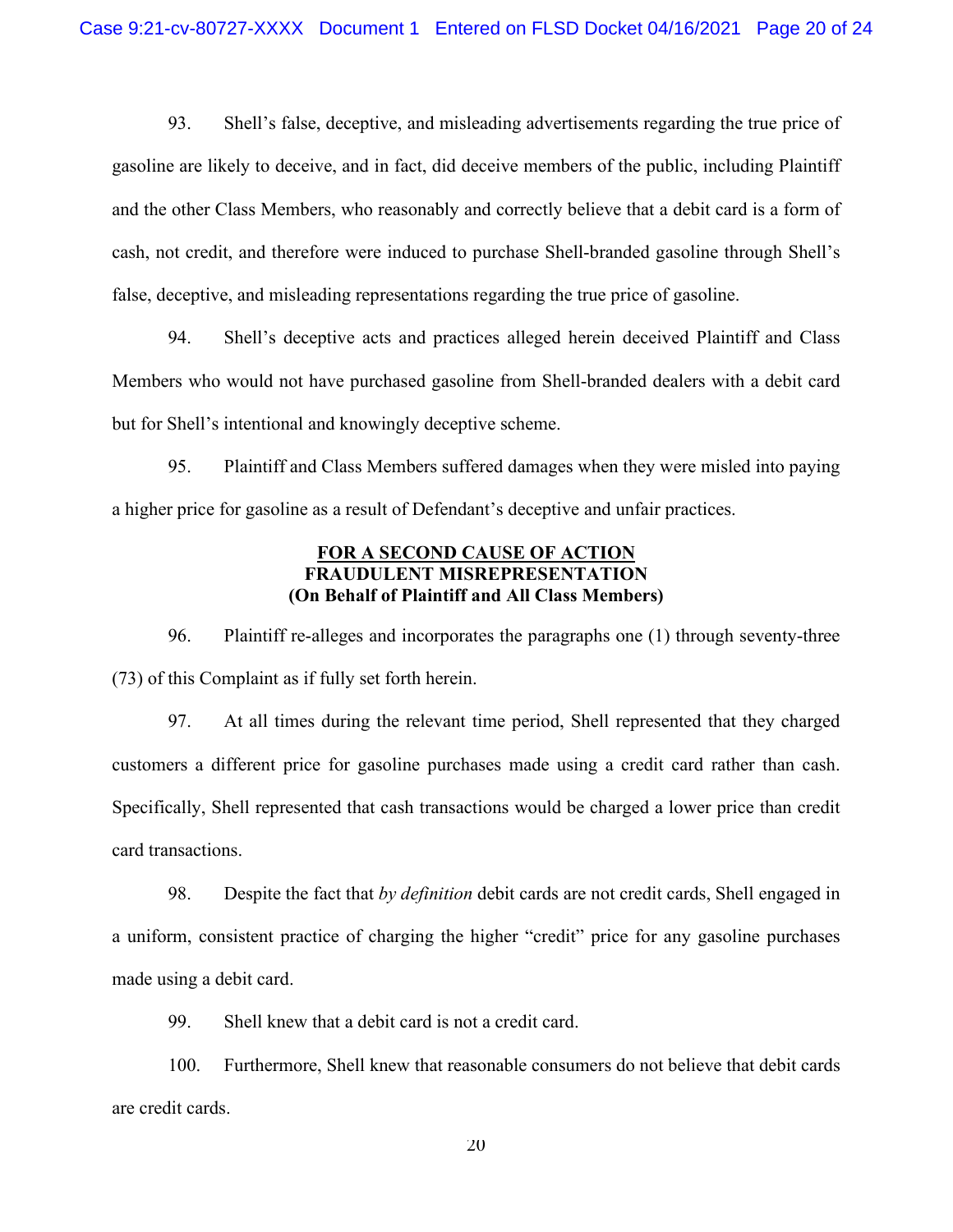101. At all times during the relevant time period, Shell knew that it processed debit card transactions using the same pricing as credit card transactions.

102. At all times during the relevant time period, Shell knew that debit cards were not charged at the "cash" price.

103. Shell knowingly advertised and represented on its signage that cash transactions for gasoline would be charged at a lower rate in an attempt to induce customers to patronize Shellbranded gas stations.

104. Shell knew that debit card customers would be induced to purchase gasoline from Shell-branded gas stations based on the belief that they would be charged the lower "cash" price.

105. Plaintiff and Class Members purchased gasoline from Shell-branded gas stations in reliance on Shell's knowing and willful misrepresentation of its Split Pricing policy.

106. Plaintiff and Class Members were damaged as a result of Shell's misrepresentations.

# **FOR A THIRD CAUSE OF ACTION NEGLIGENT MISREPRESENTATION (On Behalf of Plaintiff and All Class Members)**

107. Plaintiff re-alleges and incorporates the paragraphs one (1) through seventy-three (73) of this Complaint as if fully set forth herein.

108. At all times during the relevant time period, Shell represented that they charged customers a different price for gasoline purchases made using a credit card rather than cash. Specifically, Shell represented that cash transactions would be charged a lower price than credit card transactions.

109. Despite the fact that *by definition* debit cards are not credit cards, Shell engaged in a uniform, consistent practice of charging the higher "credit" price for any gasoline purchases made using a debit card.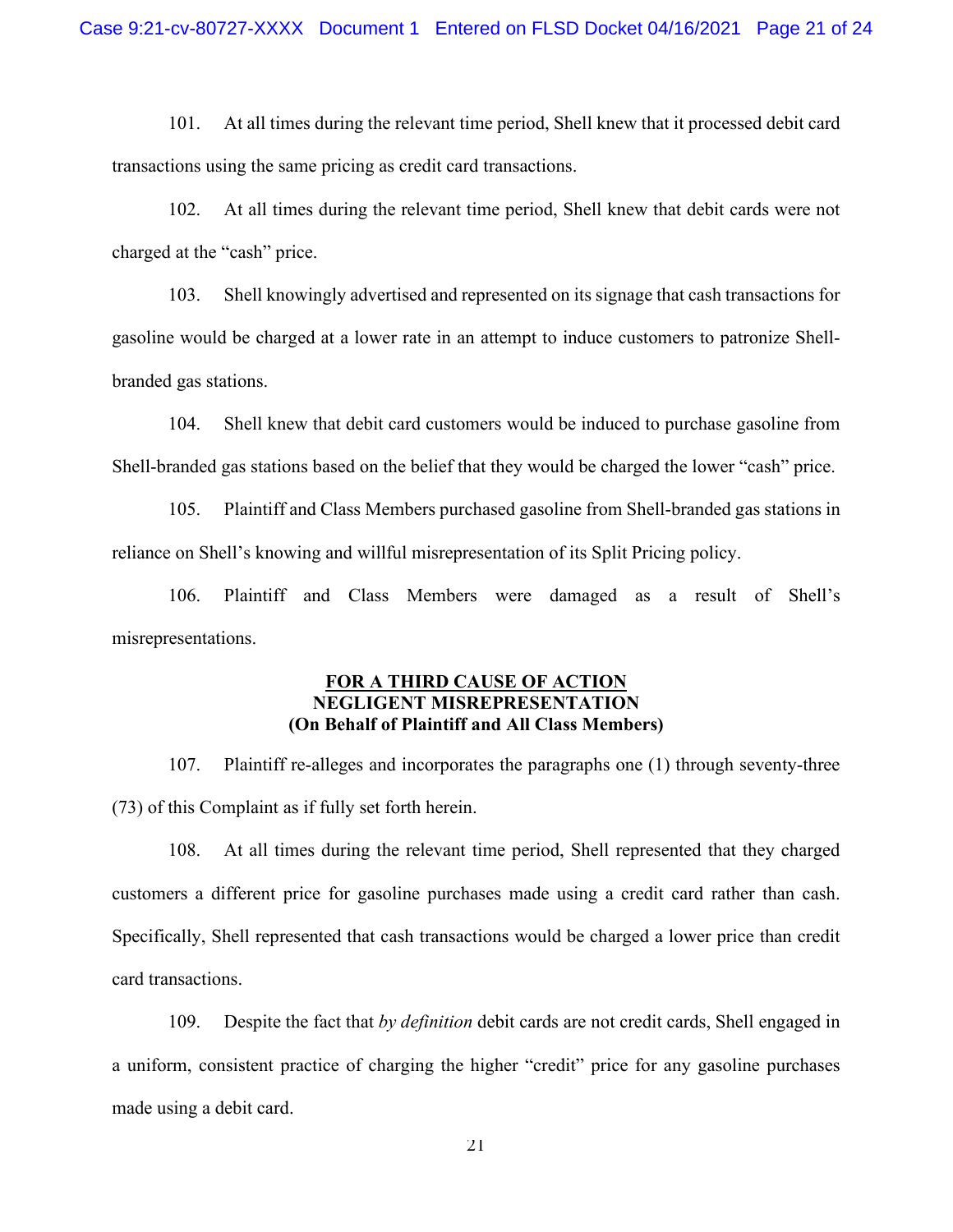110. Shell knew that a debit card is not a credit card.

111. Furthermore, Shell knew that reasonable consumers do not believe that debit cards are credit cards.

112. At all times during the relevant time period, Shell knew that it processed debit card transactions using the same pricing as credit card transactions.

113. At all times during the relevant time period, Shell knew that debit cards were not charged at the "cash" price.

114. Shell knew that under its Split Pricing system, reasonable consumers would believe that debit card transactions would be charged at the "cash" price.

115. Alternatively, Shell should have known that its representations regarding Split Pricing were false.

116. Shell knowingly advertised and represented on its signage that cash transactions for gasoline would be charged at a lower rate in an attempt to induce customers to patronize Shellbranded gas stations. At all times, Shell maintained a pecuniary interest in the sale of Shell-branded gasoline.

117. Plaintiff and Class Members justifiably relied on Shell's misrepresentations regarding its Split Pricing policy, including its posted signage.

118. Plaintiff and Class Members were damaged as a result of Shell's misrepresentations.

# **FOR A FOURTH CAUSE OF ACTION Unjust Enrichment (On Behalf of Plaintiff and All Class Members)**

119. Plaintiff re-alleges and incorporates the paragraphs one (1) through seventy-three (73) of this Complaint as if fully set forth herein.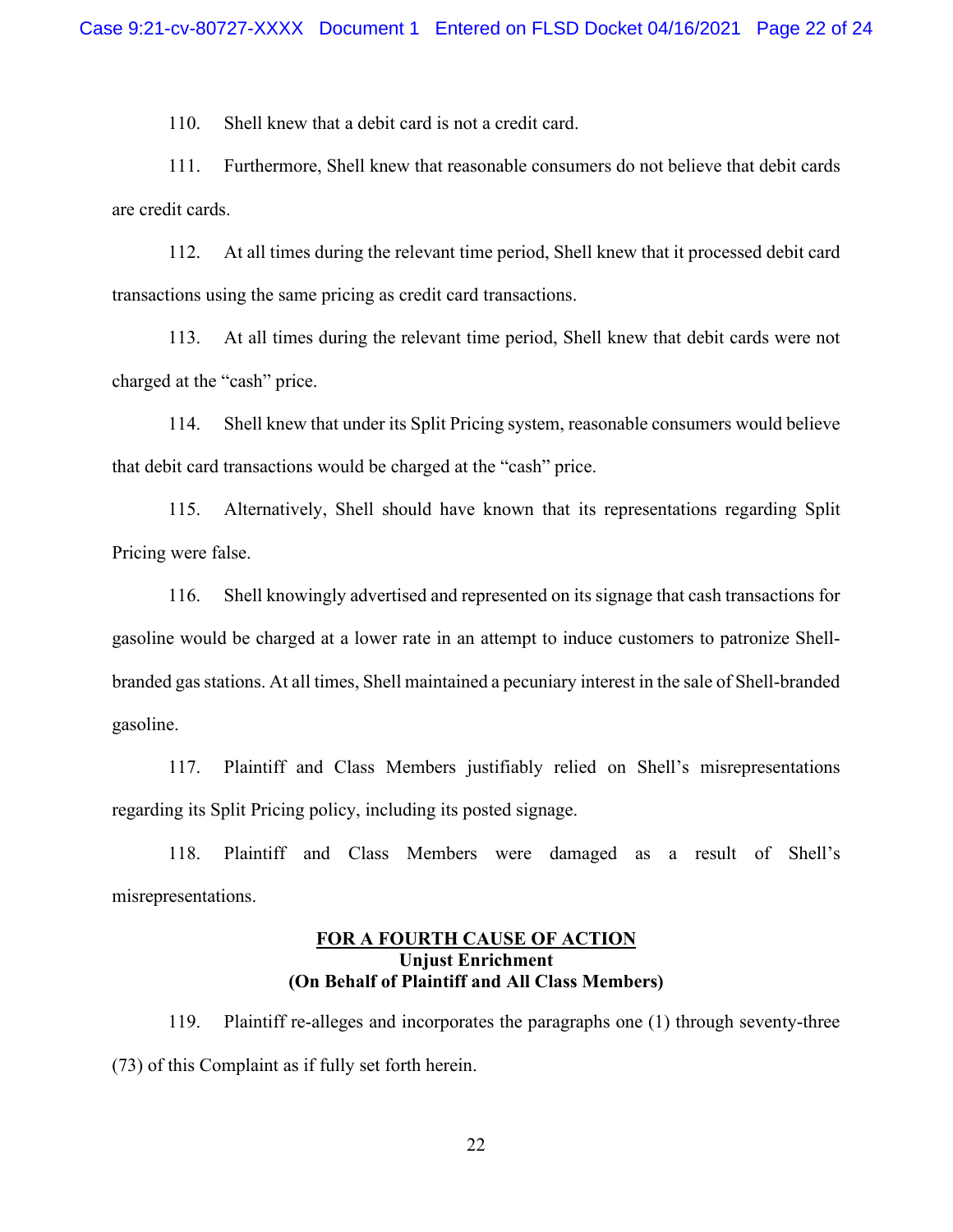120. Plaintiff and Class Members have conferred a benefit upon Shell by paying the higher "credit" price for gasoline purchased with their debit cards.

121. Shell has voluntarily accepted and retained amounts paid by Plaintiff and Class Members.

122. Given the nature of Shell's misrepresentations, which were designed to induce Plaintiff and Class Members into making purchases with their debit cards, it would be inequitable for Shell to retain the additional amounts they collected from Plaintiff and Class Members in excess of the posted "cash" price.

123. The Plaintiff and Class Members do not have an adequate remedy at law.

## **PRAYER FOR RELIEF**

WHEREFORE, Plaintiff prays for judgment as follows:

- a) For an Order certifying this action as a class action and appointing Plaintiff and her Counsel to represent the Class;
- b) For an award of actual damages, compensatory damages, statutory damages, and statutory penalties, in an amount to be determined, as allowable by law;
- c) For declaratory, injunctive, and other equitable relief as permitted by law, including enjoining Shell from continuing the unlawful practices described herein.
- d) For an award of punitive damages, as allowable by law;
- e) For an award of attorneys' fees and costs, and any other expense, including expert witness fees;
- f) Pre- and post-judgment interest on any amounts awarded; and
- g) Such other and further relief as this court may deem just and proper.